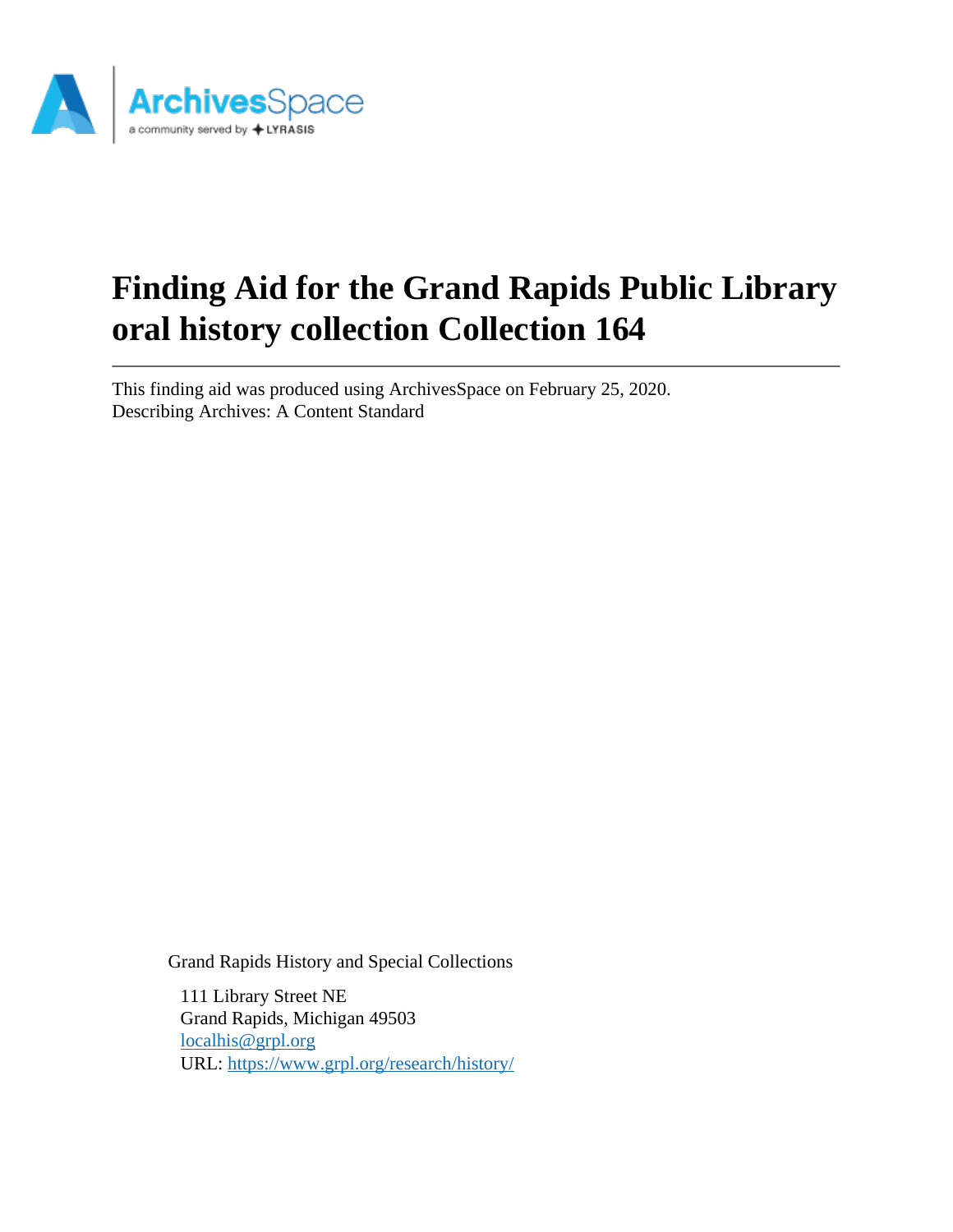## <span id="page-1-0"></span>**Table of Contents**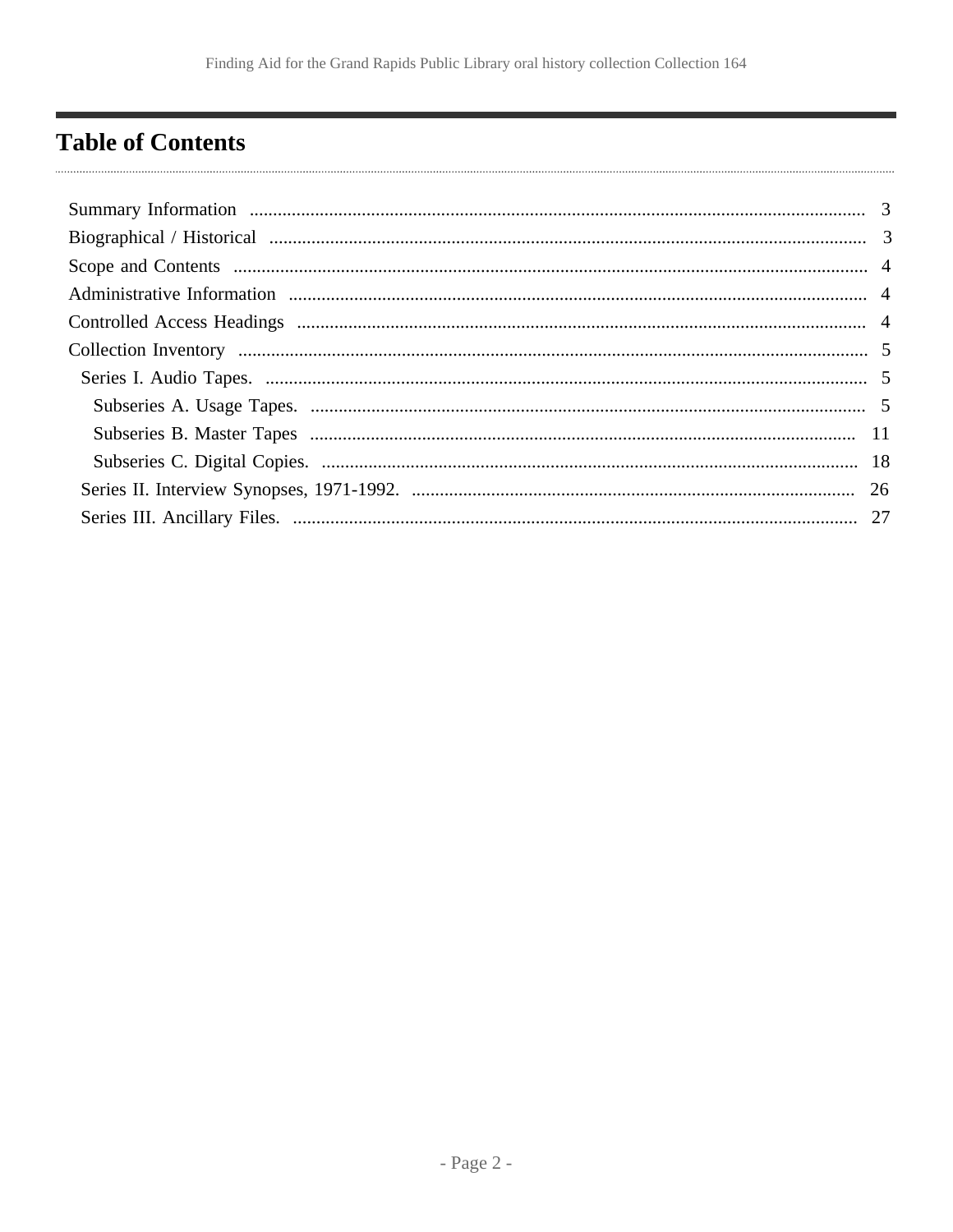## <span id="page-2-0"></span>**Summary Information**

| <b>Repository:</b>                                              | Grand Rapids History and Special Collections                                                                                                                                                                                                                                                                                                                                                                                                                                                                                                                                                                                                                                                                                  |
|-----------------------------------------------------------------|-------------------------------------------------------------------------------------------------------------------------------------------------------------------------------------------------------------------------------------------------------------------------------------------------------------------------------------------------------------------------------------------------------------------------------------------------------------------------------------------------------------------------------------------------------------------------------------------------------------------------------------------------------------------------------------------------------------------------------|
| <b>Title:</b>                                                   | Grand Rapids Public Library oral history collection                                                                                                                                                                                                                                                                                                                                                                                                                                                                                                                                                                                                                                                                           |
| ID:                                                             | Collection 164                                                                                                                                                                                                                                                                                                                                                                                                                                                                                                                                                                                                                                                                                                                |
| <b>ID</b> [Archivists<br><b>Toolkit</b><br>Database::RESOURCE]: | 172                                                                                                                                                                                                                                                                                                                                                                                                                                                                                                                                                                                                                                                                                                                           |
| Date [inclusive]:                                               | 1945-present                                                                                                                                                                                                                                                                                                                                                                                                                                                                                                                                                                                                                                                                                                                  |
| <b>Physical Description:</b>                                    | 5.75 Linear Feet 17 boxes                                                                                                                                                                                                                                                                                                                                                                                                                                                                                                                                                                                                                                                                                                     |
| Language of the<br><b>Material:</b>                             | English                                                                                                                                                                                                                                                                                                                                                                                                                                                                                                                                                                                                                                                                                                                       |
| Abstract:                                                       | The Grand Rapids Public Library oral history collection contains<br>both oral histories donated to the library and oral history interviews<br>conducted by library staff, the City Historian's office or others. The<br>interviews and recordings of local events date back to 1945. They<br>contain information on Grand Rapids, Michigan history, politics,<br>Native American businesses, immigrants, World War II, the 1911<br>furniture strike and major natural disasters, such as tornadoes and<br>floods. Synopses are available, but few full transcriptions. This<br>collection was migrated from audio cassette tapes to usage digital files<br>in 2007/2008 with the support of Ryerson Library Foundation Funds. |

**^** [Return to Table of Contents](#page-1-0)

## <span id="page-2-1"></span>**Biographical / Historical**

The collection was begun in 1978 by Gordon Olson, upon his appointment as City Historian of Grand Rapids, Michigan. Some interviews are dated prior to 1978.

**^** [Return to Table of Contents](#page-1-0)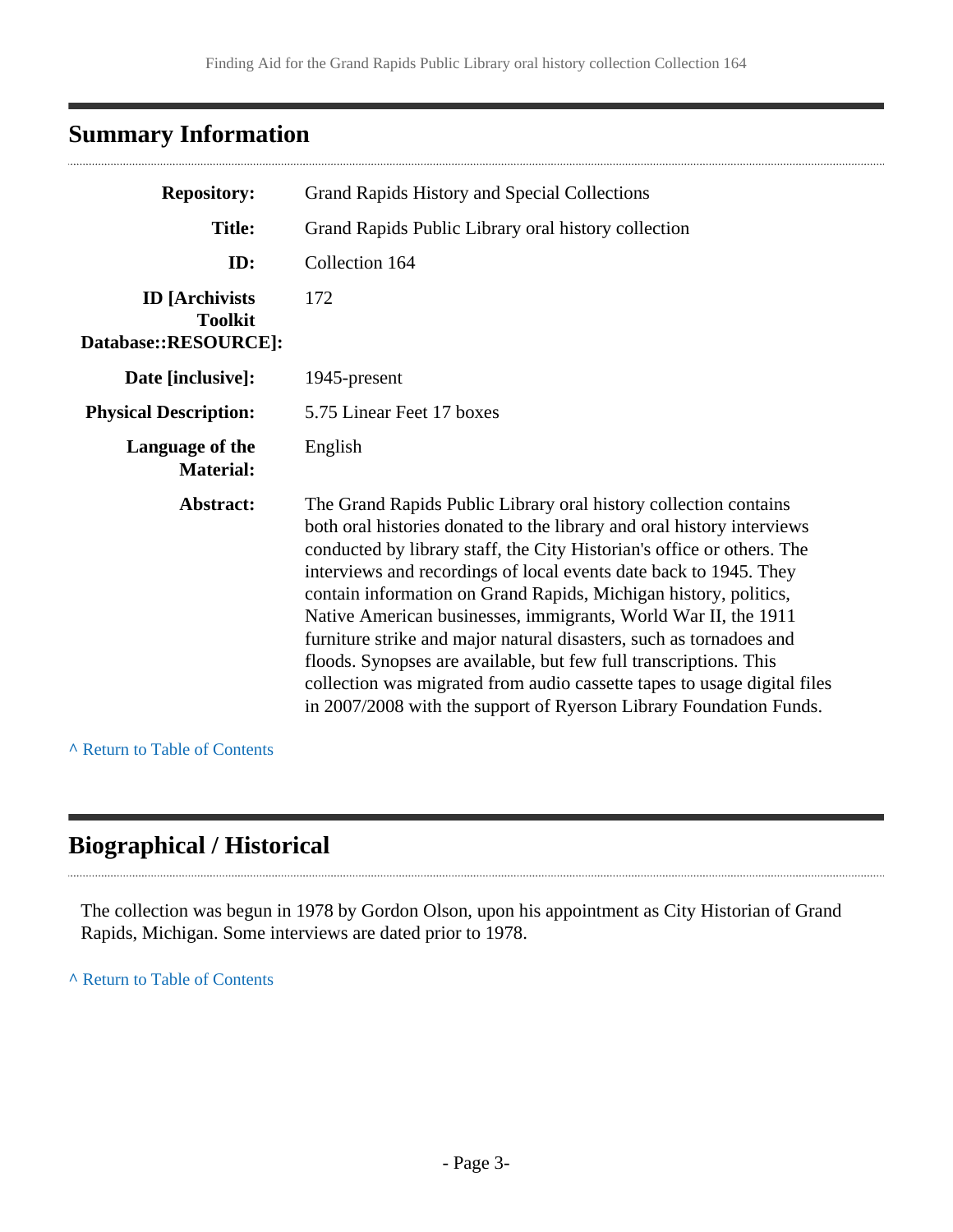### <span id="page-3-0"></span>**Scope and Contents**

Contains oral histories donated to the local historical collection of the Grand Rapids Public Library and oral histories generated by the Local Historical Collections Department or the City Historian's office.

The oral history collection is open-ended, with interviews added periodically over time. The interviews and recordings of events date back to the late 1940s and contain many aspects of Grand Rapids history. The earliest include the Grand Rapids Christmas Party in the old City Hall on December 21, 1945, and the 1948 report from Congress by the newly elected representative Gerald R. Ford Jr. Other interviews contain information on past Grand Rapids politicians, migrants to the Grand Rapids area, and major natural events which struck the area. Interview synopses, and/or transcripts are available for some of the interviews.

**^** [Return to Table of Contents](#page-1-0)

### <span id="page-3-1"></span>**Administrative Information**

### **Publication Statement**

Grand Rapids History and Special Collections

111 Library Street NE Grand Rapids, Michigan 49503 [localhis@grpl.org](mailto:localhis@grpl.org) URL:<https://www.grpl.org/research/history/>

### **Immediate Source of Acquisition**

Grand Rapids Public Library

**^** [Return to Table of Contents](#page-1-0)

## <span id="page-3-2"></span>**Controlled Access Headings**

- Grand Rapids (Mich.) -- Biography
- oral histories
- Grand Rapids (Mich.) -- History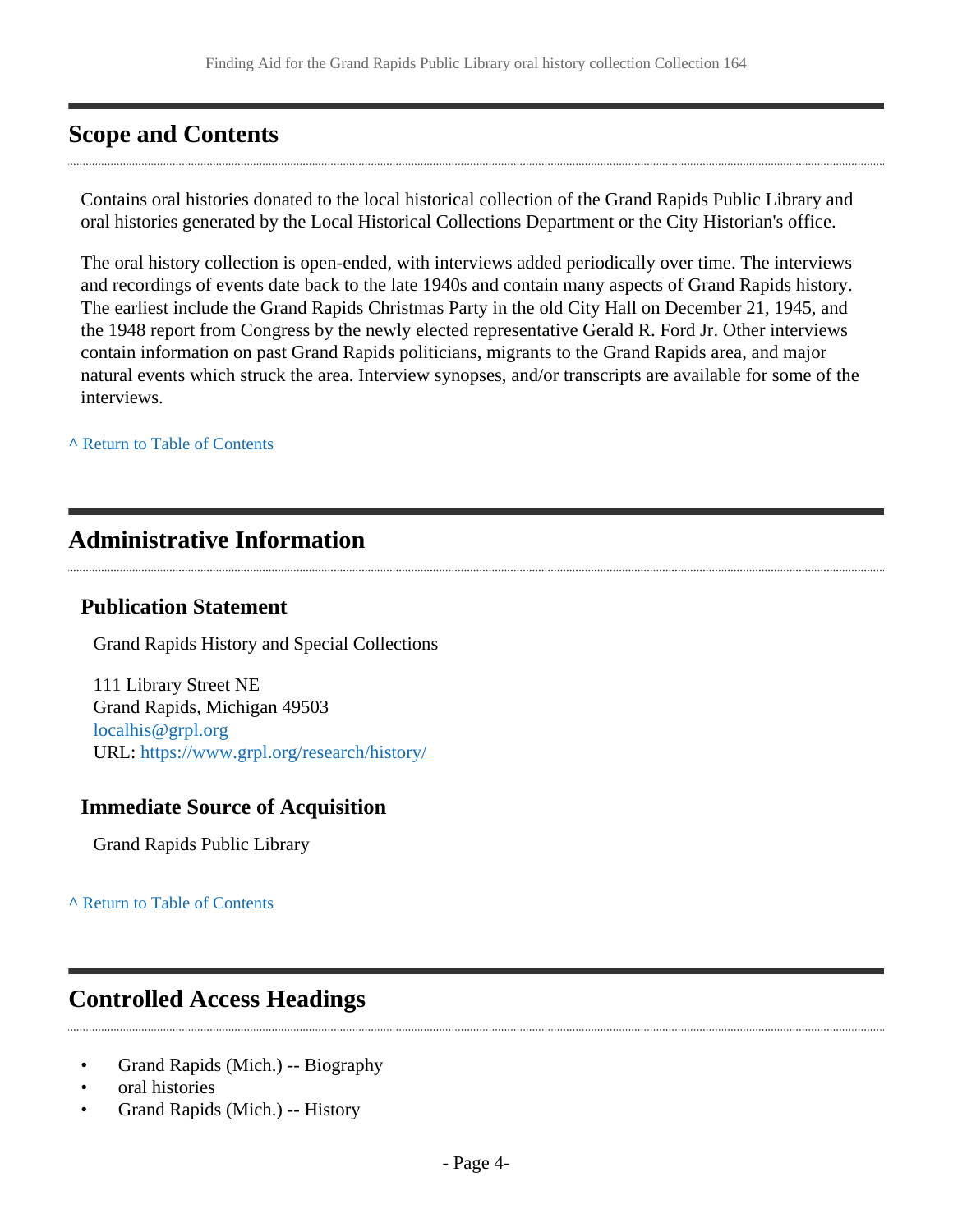## <span id="page-4-0"></span>**Collection Inventory**

### <span id="page-4-1"></span>**Series I. Audio Tapes.**

### <span id="page-4-2"></span>**Subseries A. Usage Tapes.**

#### **General**

No Tape 39 found. 2004 inventory or finding aid.

| <b>Title/Description</b>                                                                                                          | <b>Instances</b> |               |
|-----------------------------------------------------------------------------------------------------------------------------------|------------------|---------------|
| Ford, Gerald; Holly Hock Lane Parade Speech 4th of July<br>tribute to the U.S.                                                    | Box 8            | Cassette 1    |
| Sonnevelt, Chris; October 1985; Recollections of former Grand<br>Rapids mayor.                                                    | Box 8            | Cassette 2    |
| Parks, Lyman; November 19, 1985; Recollections of former<br>Grand Rapids mayor.                                                   | Box 8            | Cassette 3    |
| Drasin, Abe; October 1985; Recollections of former Grand<br>Rapids mayor.                                                         | Box 8            | Cassette 4    |
| Davis, Stan; October 1985; Recollections of former Grand<br>Rapids mayor.                                                         | Box 8            | Cassette 5    |
| Boelens, Bob; Recollections of former Grand Rapids mayor.                                                                         | Box 8            | Cassette 6    |
| Veldman, Russell; December 1985; Recollections of his father,<br>George Veldman, former mayor of Grand Rapids.                    | Box 8            | Cassette 7    |
| Walsh, Tom; Breakfast Club Speech. Aviation and airports.                                                                         | Box 8            | Cassette 8a-b |
| Tilton, Marcia; March 8, 1984; Stephanie Mroz: Polish<br>immigrant to Grand Rapids in 1909. (Interview synopses<br>available).    | Box 8            | Cassette 9    |
| Walczak, Dorothy; March 17, 1984; Stephanie Mroz: Polish<br>immigrant to Grand Rapids in 1909. (Interview synopses<br>available). | Box 8            | Cassette 10   |
| Wozniak, Mary; March 8, 1984; Stephanie Mroz: Polish<br>immigrant to Grand Rapids in 1909. (Interview synopses<br>available).     | Box 8            | Cassette 11   |
| Kennedy/Burrandt; Success and failure of new products<br>Marketing, promotion.                                                    | Box 8            | Cassette 12a  |
| DeHaan, Bill; The convention business.                                                                                            | Box 8            | Cassette 12b  |
| Bielskas, Tony; July 10, 1975; Recollections of circus<br>performing.                                                             | Box 8            | Cassette 13   |
| Fisk, Clara; May 2, 1984; Recollections of: Grand Rapids and<br>Coopersville flood; Fisk family history.                          | Box 8            | Cassette 14   |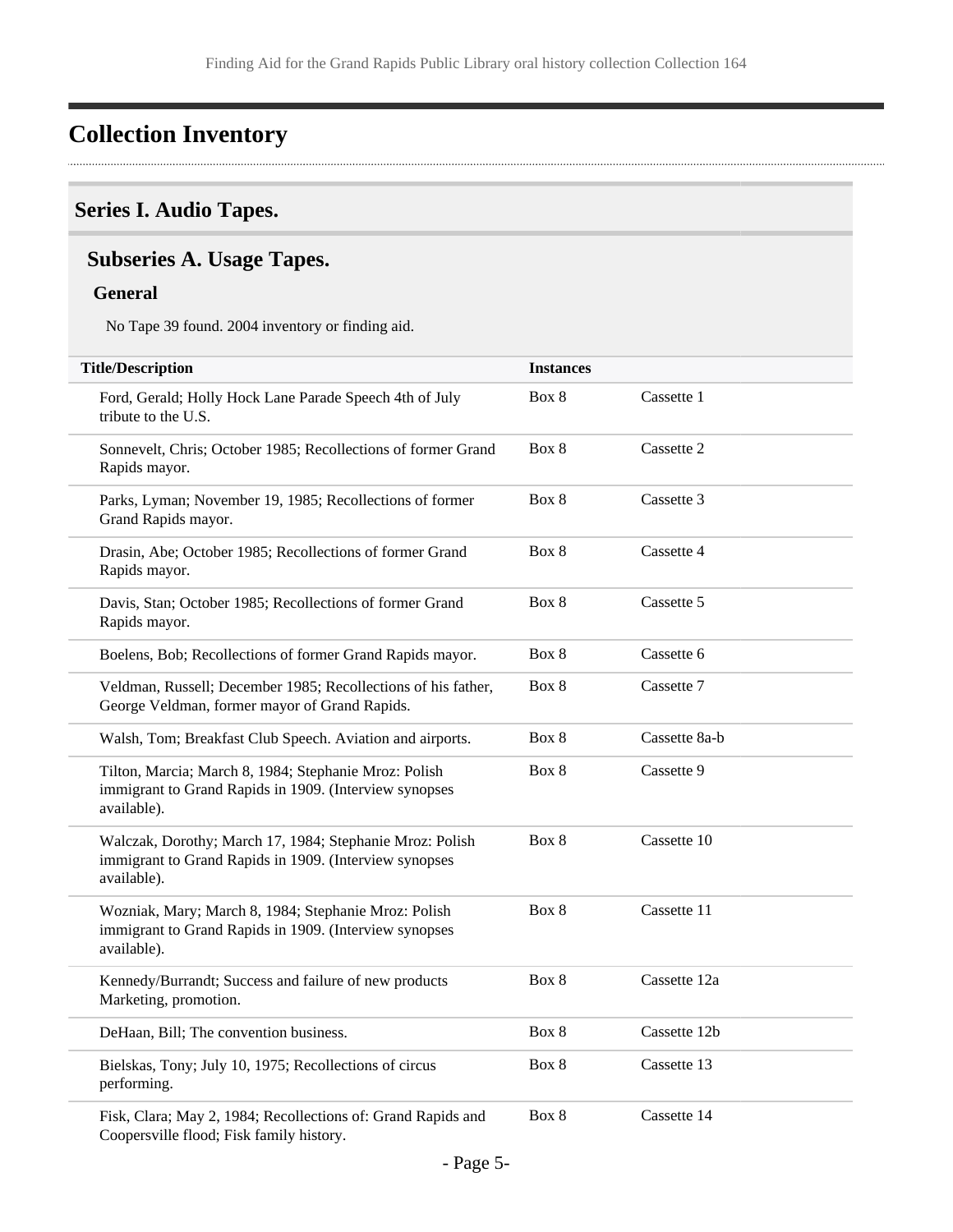| Pimlot, Marion Brubaker; March 28, 1977; Recollections of<br>photography career.                                                                       | Box 8  | Cassette 15a-<br>b |
|--------------------------------------------------------------------------------------------------------------------------------------------------------|--------|--------------------|
| Broesma, Gennie; September 21, 1983; Breakfast Club Speech.<br>World Hunger.                                                                           | Box 8  | Cassette 16        |
| Bowen Mills.                                                                                                                                           | Box 8  | Cassette 17        |
| McClurken, James; October 11, 1984; Indians in early Grand<br>Rapids.                                                                                  | Box 8  | Cassette 18        |
| Tawney, Ella and Thomas, Eli; May 14, 1975; American Indian<br>culture and history in Newaygo County.                                                  | Box 8  | Cassette 19a-<br>b |
| Leitch, Annie; Recollections of nursing career and Butterworth<br>Hospital (1929-).                                                                    | Box 9  | Cassette 20a-<br>f |
| Thomas, Byron; April 21, 1983; Engineers Club Speech.<br>Recollections of career as pilot, mechanic and instructor.<br>(Interview synopses available). | Box 9  | Cassette 21        |
| Thomas, Byron; Military adventures.                                                                                                                    | Box 9  | Cassette 22        |
| Martin, John Jr.; July 9, 1980; Recollections of teaching career.                                                                                      | Box 9  | Cassette 23        |
| Wheeler, Bertha; August 16, 1983; 1911 Furniture Strike.<br>(Interview synopses available).                                                            | Box 9  | Cassette 24a       |
| Warfield, Stella; August 19, 1983; Recollections of youth; 1904<br>flood. (Interview synopses available).                                              | Box 9  | Cassette 24b       |
| Kirkpatrick, Marie; March 26, 1981; Recollections of furniture<br>designing career. (Interview synopses available).                                    | Box 9  | Cassette 25a-<br>b |
| Robinson, Dr. Michael; SEMINAR: Business History Has A<br>Future. "Historian Skills, Business Needs\."                                                 | Box 9  | Cassette 26a       |
| Whitlock, John; SEMINAR: Business History Has A Future.<br>"Celebrating and Enjoying A Business Anniversary)."                                         | Box 9  | Cassette 26b       |
| Judd, Dorothy Leonard; March 29, 1979; Recollections.                                                                                                  | Box 9  | Cassette 27a-<br>b |
| Thompson, Donald; August 19, 1980; Recollections.                                                                                                      | Box 9  | Cassette 28        |
| Devriendt, Winifred; October 1982; Recollections. (Interview<br>synopses available).                                                                   | Box 9  | Cassette 29a-<br>b |
| Davies, Stanley; Recollections of Grand Rapids politics.<br>(Interview Synopses available).                                                            | Box 9  | Cassette 30        |
| Oral History Conference; October 28, 1979; Ethics and<br>Copyrights.                                                                                   | Box 10 | Cassette 31a-<br>b |
| Grin, Carolyn; Seminar: Business History Has A Future.<br>"Business History and Historians\."                                                          | Box 10 | Cassette 32        |
| Bakken, Douglas; Seminar: Business History Has A Future<br>(Side B only) "Caring For Company Records\."                                                | Box 10 | Cassette 33        |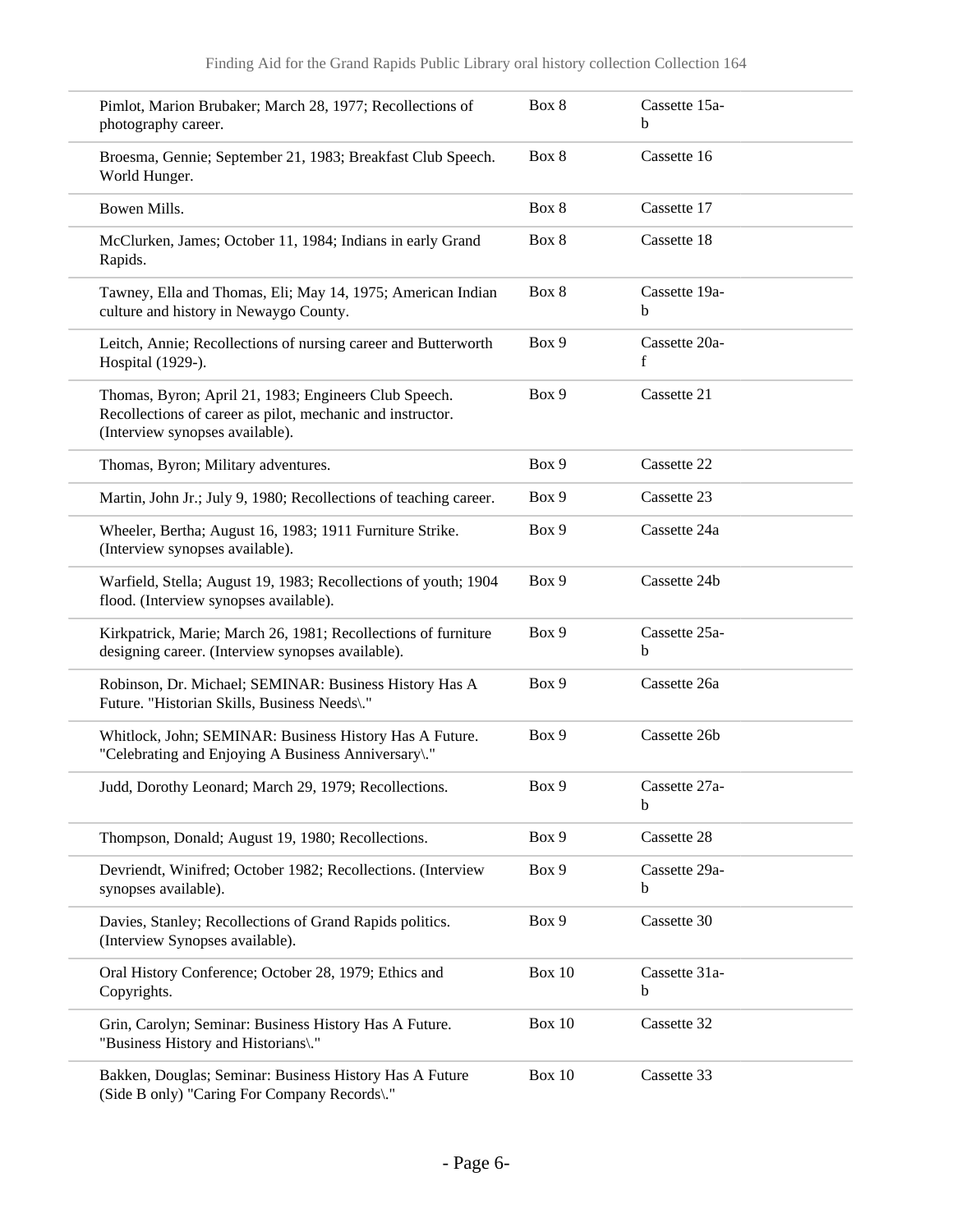| Gallagher, James; Seminar: Business History Has A Future<br>(Side A only) "Publishing A Company History\."                                                     | <b>Box 10</b> | Cassette 34        |
|----------------------------------------------------------------------------------------------------------------------------------------------------------------|---------------|--------------------|
| Stracke, David; Seminar: Business History Has A Future. (Side<br>A only) "Resources for Business in the Public Library\."                                      | <b>Box 10</b> | Cassette 35a       |
| Stracke, David and Olson, Gordon; Seminar: Business History<br>Has A Future. (Side B only) Seminar wrap-up; Appraisal case<br>study.                           | <b>Box 10</b> | Cassette 35b       |
| Reinstra, M. Howard; November 26, 1980; Breakfast Club<br>Speech. City Employees Strike. (Interview synopses available).                                       | Box 10        | Cassette 36        |
| Zainea, Joseph; April 9, 1981; Career with city of Grand Rapids.<br>(Interview synopses available).                                                            | <b>Box 10</b> | Cassette 37a-<br>b |
| Widdicomb, John; 1981; Old houses in Grand Rapids.<br>(Interview synopses available).                                                                          | <b>Box 10</b> | Cassette 38        |
| Anderson, Godfrey; January 22, 1981; Recollections of life in<br>Grand Rapids 1918 Polar Bear Expedition to Russia. (Interview<br>synopses available).         | <b>Box 10</b> | Cassette 40a-<br>b |
| Nixon, Richard; April/May 1970; TV Presidential Speech.<br>Invasion of Cambodia.                                                                               | Box 10        | Cassette 41        |
| Steil, Alfred (and grandson); April 27, 1971; Recollections of<br>career as furniture maker. (Interview synopses available).                                   | Box 10        | Cassette 42        |
| Welsh, George; November 6, 1972 and December 26, 1972;<br>Grand Rapids Historical Society Speech. Recollections.<br>(Interview synopses available) Two copies. | Box 10        | Cassette 43a-<br>b |
| Zuris, Kay; December 5, 1979; Central High School History<br>Project. Artifacts and buildings as source of local history.                                      | Box 10        | Cassette 44        |
| Travis, Dr. Anthony; October 11, 1979; Central High School<br>Speech. "The New Social History\."                                                               | <b>Box 10</b> | Cassette 45        |
| Collins, John; December 29, 1981; Recollections of his nearly<br>100 years. (Interview synopses available).                                                    | Box $10$      | Cassette 46a-<br>b |
| Fitzgerald's Prophecy #1; Indians.                                                                                                                             | Box 7         | Cassette 47        |
| Fitzgerald's Prophecy #2; Early Settlers.                                                                                                                      | Box 7         | Cassette 48        |
| Fitzgerald's Prophecy #3; The Grand River.                                                                                                                     | Box 7         | Cassette 49        |
| Fitzgerald's Prophecy #4; The Dutch.                                                                                                                           | Box 7         | Cassette 50        |
| Fitzgerald's Prophecy #5; The Polish.                                                                                                                          | Box 7         | Cassette 51        |
| Fitzgerald's Prophecy #6; The Furniture Industry.                                                                                                              | Box 7         | Cassette 52        |
| Fitzgerald's Prophecy #7; High Society in Grand Rapids.                                                                                                        | Box 7         | Cassette 53        |
| Fitzgerald's Prophecy #8; Turn of the Century.                                                                                                                 | Box 7         | Cassette 54        |
| Fitzgerald's Prophecy #9; Turn of the Century Lifestyle.                                                                                                       | Box 7         | Cassette 55        |
| Fitzgerald's Prophecy #10; The Black Community.                                                                                                                | Box 7         | Cassette 56        |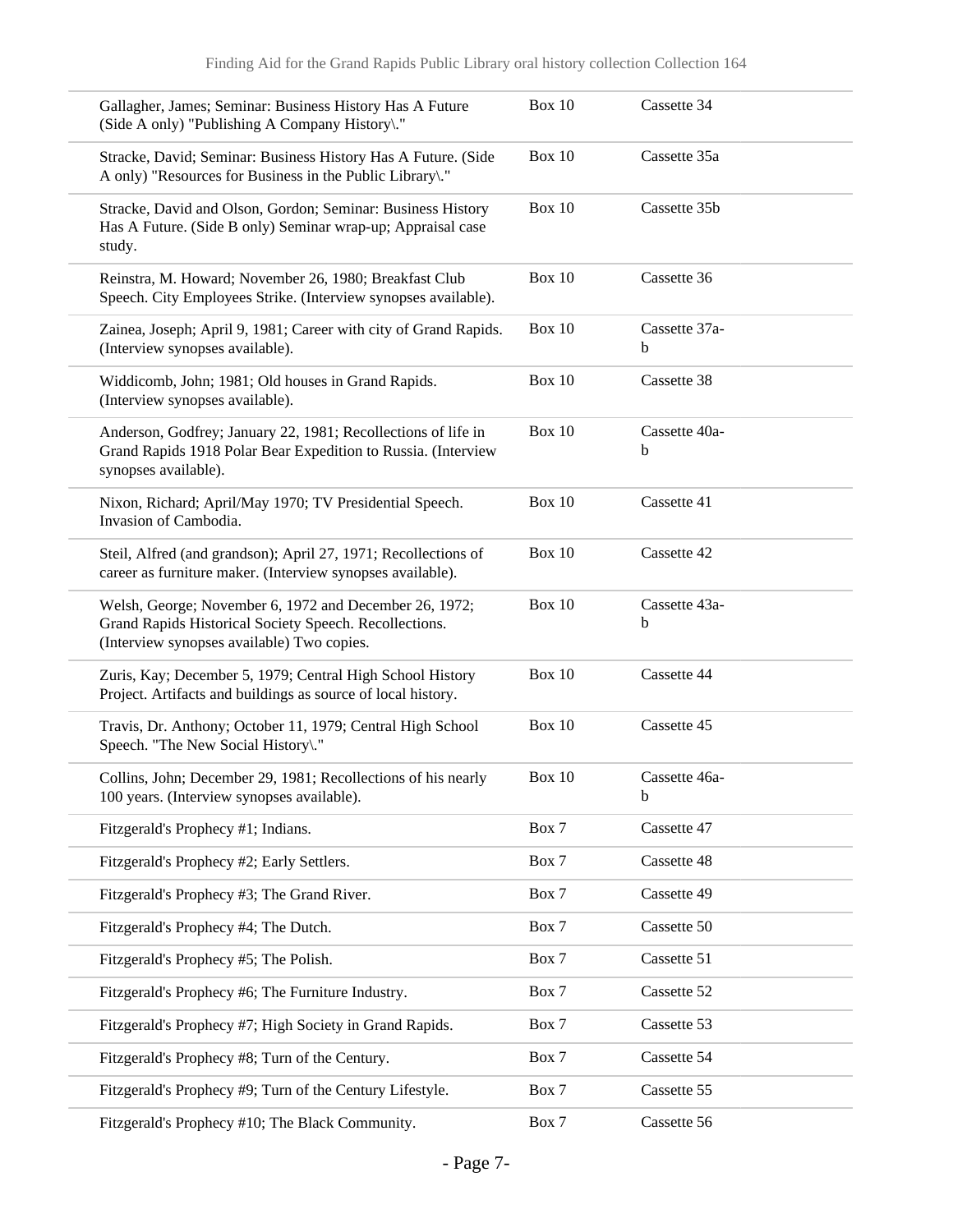| Fitzgerald's Prophecy #11; The Latino Community.                                                                                                                                                             | Box 7         | Cassette 57                   |
|--------------------------------------------------------------------------------------------------------------------------------------------------------------------------------------------------------------|---------------|-------------------------------|
| Fitzgerald's Prophecy #12; Changing into the Present.                                                                                                                                                        | Box 7         | Cassette 58                   |
| Welsh, George; March 7, 1967; Remarks concerning<br>annexation.                                                                                                                                              | Box 10        | Cassette 59                   |
| Welsh, George; Interview on Script Plan in Grand Rapids.                                                                                                                                                     | <b>Box 10</b> | Cassette 60                   |
| Vandenberg, Arthur; James Reston interviewing Arthur<br>Vandenberg c.1950.                                                                                                                                   | Box 10        | Cassette 61                   |
| Seaton, Les; Grand Rapids' Black community in 1931.                                                                                                                                                          | <b>Box 10</b> | Cassette 62a-<br>$\mathbf{C}$ |
| Seaton, Les; Grand Rapids' Black community in 1931.                                                                                                                                                          | Box 11        | Cassette 62a-<br>$\mathbf{C}$ |
| Myklos, Sonia Chorney; Childhood in the Ukraine, and Grand<br>Rapids when she came to America in 1921.                                                                                                       | Box 11        | Cassette 63a-<br>b            |
| Side A. Callaghan, Dawn and Hannink, John. (Interview<br>synopses available).                                                                                                                                | Box 11        | Cassette 64                   |
| Side B. Donke, Mr. and Mrs. Oscar. (Interview synopses<br>available).                                                                                                                                        | Box 11        | Cassette 64                   |
| Baxter 100th Anniversary Ceremony. (Interview synopses<br>available).                                                                                                                                        | Box 11        | Cassette 65                   |
| Norton Hopewell Indian Mounds, 1970.                                                                                                                                                                         | Box 11        | Cassette 66                   |
| Weidenaar, Reynold; Historical Society Meeting.                                                                                                                                                              | Box 11        | Cassette 67                   |
| Tevebaugh, Prof. John; February 1977; Voigt Milling Company<br>Records. (Interview synopses available).                                                                                                      | Box 11        | Cassette 68                   |
| Scott, Jeffrey; December 1976; Michigan's First Territorial<br>Assembly.                                                                                                                                     | Box 11        | Cassette 69                   |
| DeJonge, Linda; September 1970; Historical Preservation.                                                                                                                                                     | <b>Box 11</b> | Cassette 70a                  |
| Moore, Harry D.; April 27, 1970; Furniture Manufacturers<br>Association. (Interview synopses available).                                                                                                     | Box 11        | Cassette 70b                  |
| Doering, Margaret Robinson; 1981; Descendant of Rix<br>Robinson. Interviewed by Dr. Lawrence A. Zoerner.                                                                                                     | Box 11        | Cassette 71                   |
| Van Dusen, Claire L.; September 12, 1983; Ushering at<br>Ramona. Worked for Ben Hanchett. Van Claire's decorating.<br>WWII service stateside.                                                                | Box 11        | Cassette 72                   |
| Clark, Charles R.; February 19, 1986; Kent County Airport.                                                                                                                                                   | Box 11        | Cassette 73                   |
| Hoogerhyde, Fred; Furniture Strike of 1911.                                                                                                                                                                  | Box 11        | Cassette 74                   |
| McLaughlin, Veronica; Feb. 28, 1985; Father was a contractor,<br>built the Voigt House and many other buildings around<br>town. Worked at her father's factory. Remembrances of other<br>businesses in town. | Box 11        | Cassette 75                   |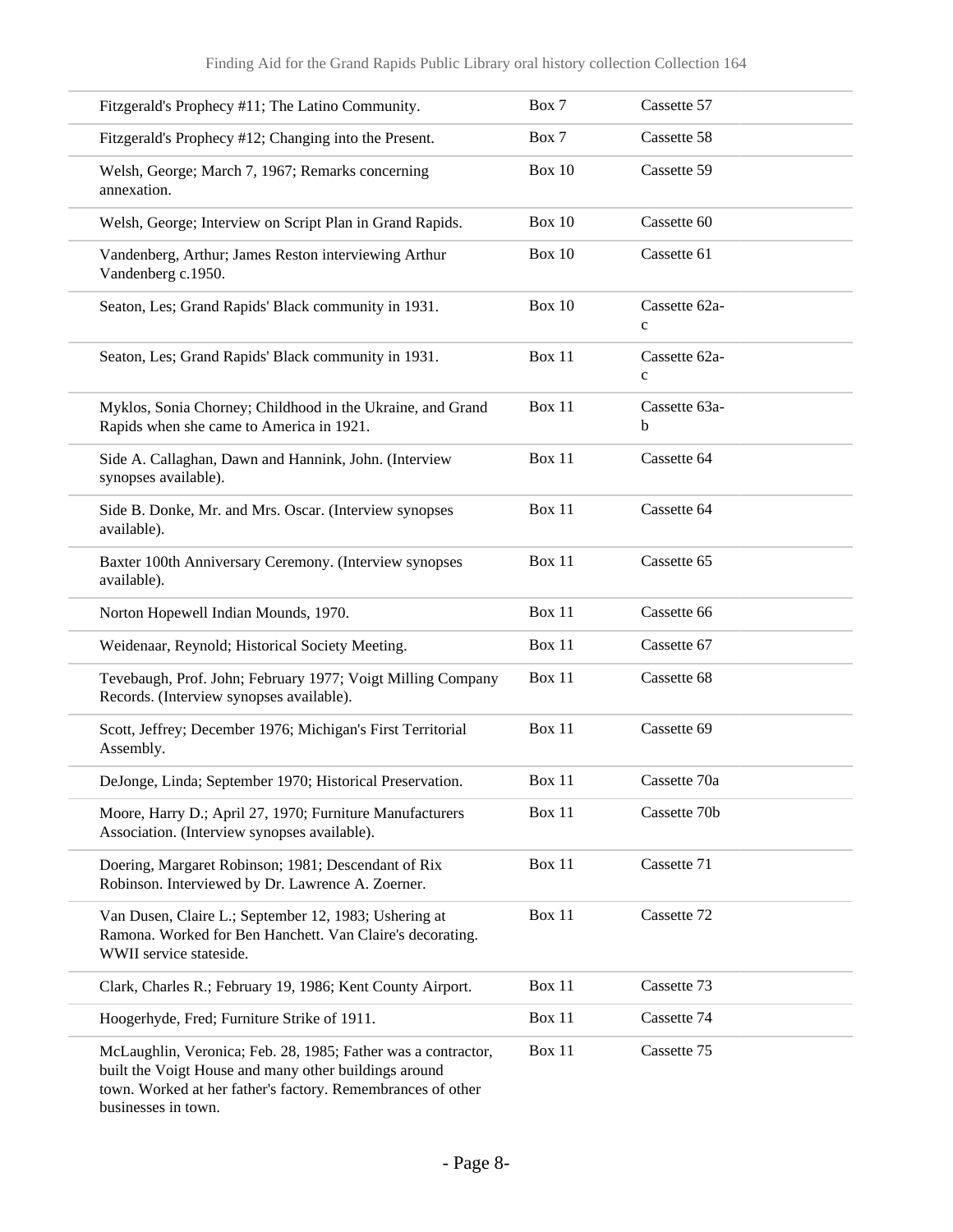| Sanson, Joseph; May 10, 1985; Veterans facility.                                                              | <b>Box 11</b> | Cassette 76         |
|---------------------------------------------------------------------------------------------------------------|---------------|---------------------|
| Appel, Jack; July 19, 1985; Veterans facility.                                                                | Box 11        | Cassette 77         |
| Roosenburg, Dr. William; July 19, 1985; Veterans facility.                                                    | Box 11        | Cassette 78         |
| Waleskey, Andy; July 22, 1985; Veterans facility.                                                             | Box 11        | Cassette 79         |
| Dykstra, Ed; October 24, 1989; Education.                                                                     | <b>Box 12</b> | Cassette 80         |
| Gantos, L. Douglas; June 16, 23, 1982.                                                                        | <b>Box 12</b> | Cassette 81a-<br>b  |
| Gantos, Dan.                                                                                                  | <b>Box 12</b> | Cassette 82         |
| Gantos, David; June 28, 1982.                                                                                 | <b>Box 12</b> | Cassette 83         |
| Gantos, Richard; July 1, 1982.                                                                                | <b>Box 12</b> | Cassette 84         |
| Gantos, Haseebie;.                                                                                            | <b>Box 12</b> | Cassette 85         |
| Forslund, Carl; October 9, 1987; Discusses sketches made in<br>South Pacific while soldier after end of WWII. | <b>Box 12</b> | Cassette 86         |
| Atkins, Amanda; 1989.                                                                                         | <b>Box 12</b> | Cassette 87         |
| Young, Cy; March 30, 1990.                                                                                    | <b>Box 12</b> | Cassette 88         |
| Vargas, Mr. & Mrs.; October 16, 1990. (Interview synopses<br>available).                                      | <b>Box 12</b> | Cassette 89         |
| DeWitt, William; March 12, 1991. (Interview synopses<br>available).                                           | <b>Box 12</b> | Cassette 90         |
| Mayer, A.D.; April 22, 1991.                                                                                  | <b>Box 12</b> | Cassette 91         |
| Lamberts, Evangeline; August 13, 1991. (tape 1).                                                              | <b>Box 12</b> | Cassette<br>92-93   |
| Lamberts, Evangeline; August 13, 1991. (tape 2).                                                              | <b>Box 12</b> | Cassette<br>94-95   |
| Hull, Ivan; September 5, 1991.                                                                                | <b>Box 12</b> | Cassette 96         |
| Stahl, Marvin; December 12, 1991 (tape 1).                                                                    | <b>Box 12</b> | Cassette<br>97-98   |
| Stahl, Marvin; December 27, 1991.                                                                             | <b>Box 12</b> | Cassette 99         |
| Berkenpas, Alex & Johnson, Bill & Veenstra, Paul; 1992.                                                       | <b>Box 12</b> | Cassette 100        |
| Van Hartesveldt, Fred; January 29, 1991.                                                                      | <b>Box 12</b> | Cassette<br>101-102 |
| Roelof, Barbara; May 1992.                                                                                    | <b>Box 12</b> | Cassette 103        |
| Olson, Gordon; October 2, 1992.                                                                               | Box 13        | Cassette 104        |
| Ver Meulen, Willard B.; February 1993.<br><b>Related Materials:</b>                                           | <b>Box 13</b> | Cassette 105        |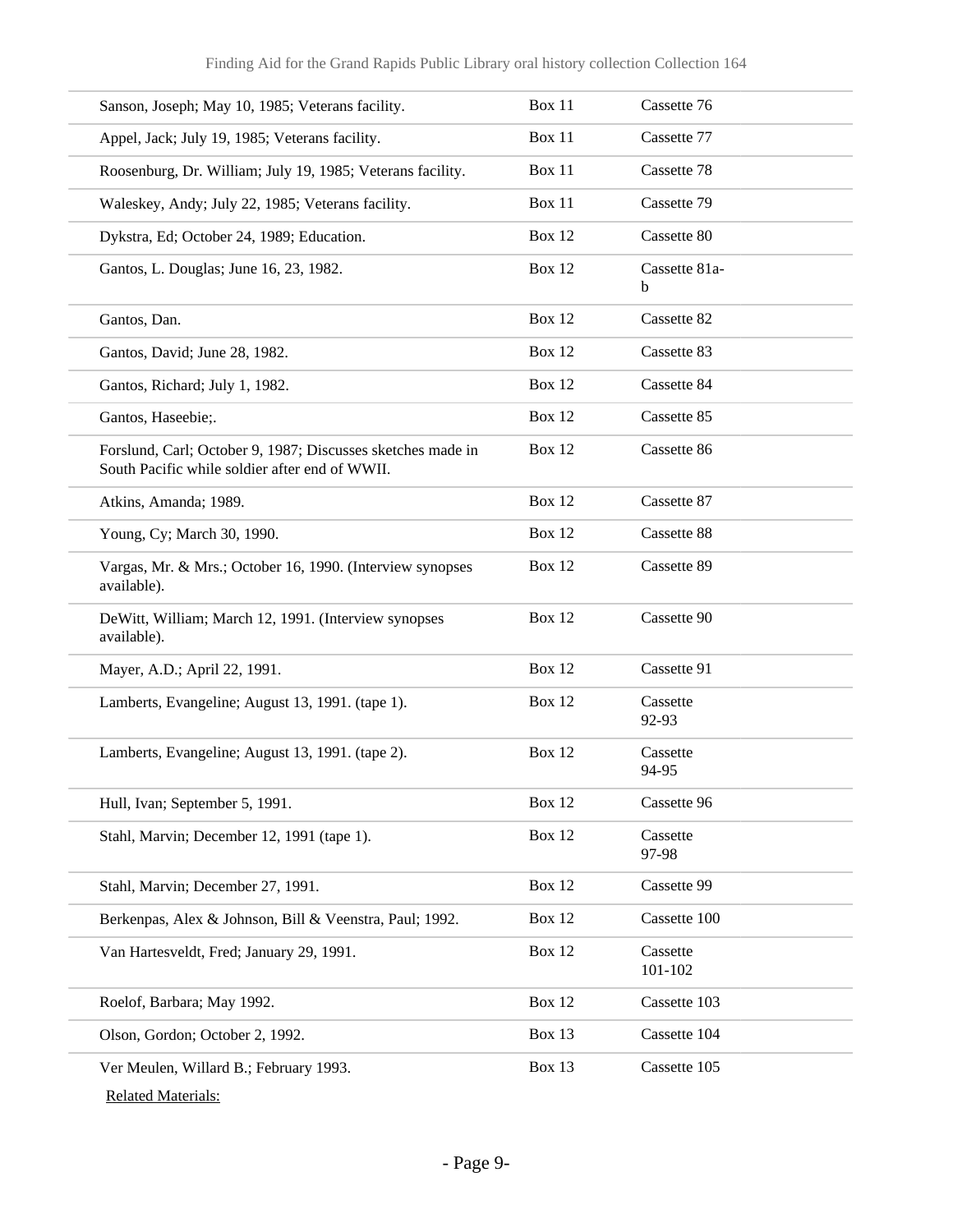#### **Related Materials**

See also unprocessed accession 2001.064, photocopies re VerMeulen & the Home Front Republican Party movement.

| Welsh, George; November 6, 1972; talk to Grand Rapids<br>Historical Society. (Interview synopses available).                | Box 13        | Cassette 106        |  |
|-----------------------------------------------------------------------------------------------------------------------------|---------------|---------------------|--|
| Seamon, Michael and Jason; June 19, 1984. (tape 1).                                                                         | Box 13        | Cassette 107        |  |
| Seamon, Michael and Jason; June 19, 1984. (tape 2).                                                                         | Box 13        | Cassette<br>108-109 |  |
| Charles R. Sligh, Jr.; September 20, 1988; (tape 4, side 1).                                                                | Box 13        | Cassette 110        |  |
| Koster, Marjory; January 26, 1990; Saloon owner Paddy Grant.                                                                | <b>Box 13</b> | Cassette 111        |  |
| Peck, Virginia, Mrs. Bradford Apted); January 26, 1900; Life in<br>Grand Rapids, Young Matron Club, Church Social (tape 1). | Box 13        | Cassette<br>112-113 |  |
| <b>Related Materials:</b><br><b>Related Materials</b>                                                                       |               |                     |  |
| For Peck, see Collection 167                                                                                                |               |                     |  |
| Grigware, Mary; January 28, 1989; An invention and its<br>marketing.                                                        | <b>Box 13</b> | Cassette 114a       |  |
| <b>Related Materials:</b><br><b>Related Materials</b>                                                                       |               |                     |  |
| For Grigware, see Collection 167                                                                                            |               |                     |  |
| Roelofs, Barbara; September 6, 1989; Heritage Hill.                                                                         | Box 13        | Cassette 114b       |  |
| <b>Related Materials:</b>                                                                                                   |               |                     |  |
| <b>Related Materials</b>                                                                                                    |               |                     |  |
| For Roelofs, see Collection 167                                                                                             |               |                     |  |
| Bickley, Alice; July 10, 1989; Voigt House Museum, Oval<br>Office in Gerald R. Ford Museum.                                 | Box 13        | Cassette 115        |  |
| <b>Related Materials:</b><br><b>Related Materials</b>                                                                       |               |                     |  |
| For Bickley, see Collection 167                                                                                             |               |                     |  |
| Van Duine, James; July 11 & 13 1990; Depression and World<br>War Two.                                                       | Box 13        | Cassette 116        |  |
| Cary, Ara; November 1989. (Interview synopsis available).                                                                   | Box 13        | Cassette 117        |  |
| <b>Related Materials:</b>                                                                                                   |               |                     |  |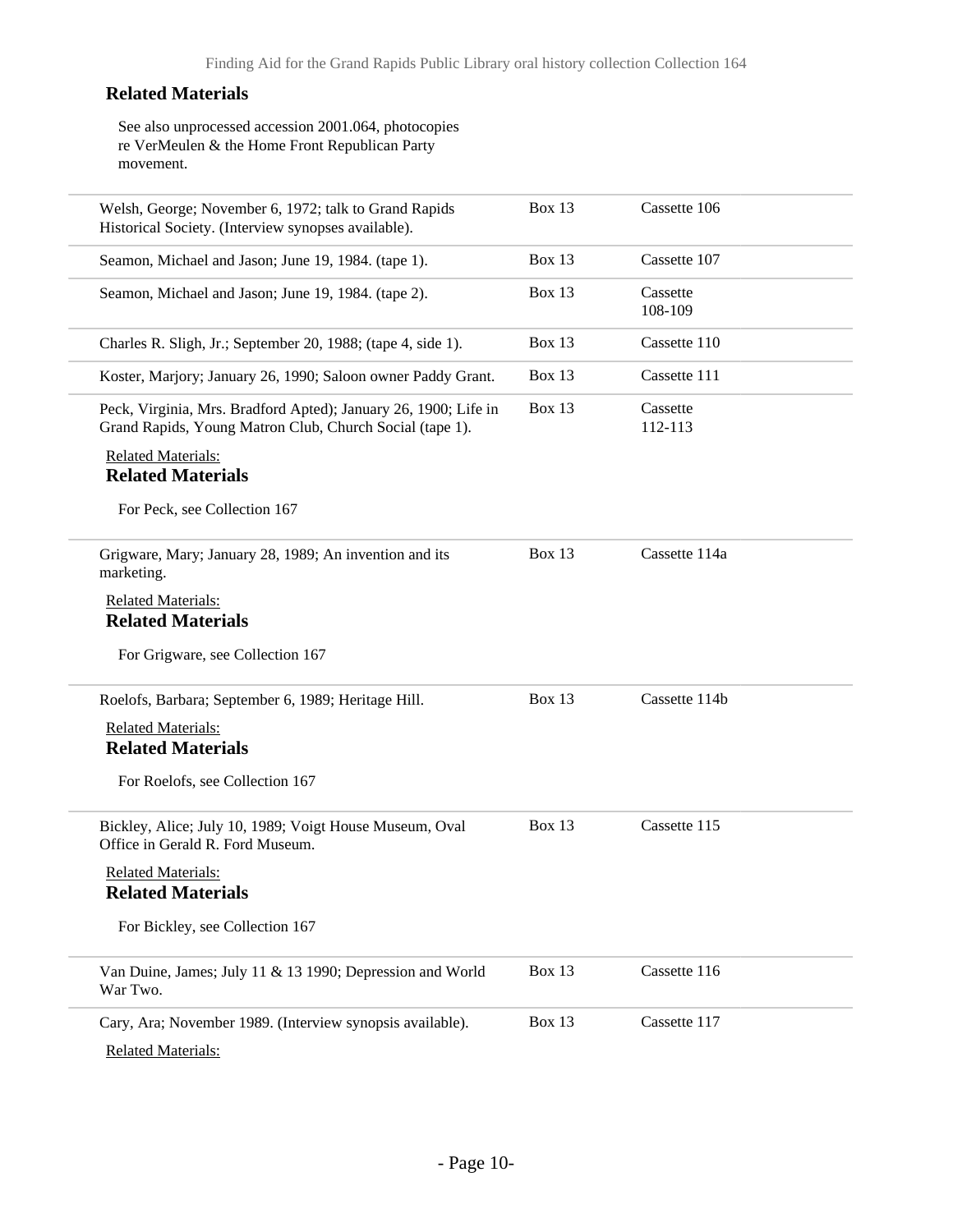#### **Related Materials**

For Cary, see Collection 167

| <b>Related Materials:</b><br><b>Related Materials</b><br>For Claytor, see Collection 167<br><b>Box 13</b><br>Cassette 119<br>Jenson, Lydia; June 18, 1990; The Depression.<br>Box $13$<br>Cassette 120<br>Murray, Larry; July 26, 1990. (Interview synopses available).<br>Box $13$<br>Cassette 121<br>Griek, Martin; August 3, 1990; Weather School.<br>Box $13$<br>Cassette<br>Con Con; 1989; 25th Anniversary of Constitutional Conference.<br>122-123<br>$(tape 1)$ .<br><b>Box 13</b><br>Cassette 124<br>Johnson, Fred; Summer 1990; The Depression. (Interview<br>synopses available).<br><b>Box 13</b><br>Cassette 125<br>Haines, Mildred; 1990; Great-grandfather Abel Willard Haines<br>fought in Civil War.<br>Box 13<br>Cassette 126<br>Ford, Gerald; 1948; Two reports from Congress.<br><b>Box 13</b><br>Cassette 127<br>Grand Rapids Christmas Party; December 21, 1945; Grand<br>Rapids City Hall.<br>Cassette 128<br>Box $13$<br>Blett, Mildred; c.1990; Brown & Sehler.<br>Box $13$<br>Cassette 129<br>Davis, Stan; c. 1991; Presentation to Breakfast Club.<br>Box 13<br>Cassette 130<br>Menkveld, John and Kate; July 14, 1990; The Depression. | Claytor, Helen; March. 2, 1990. | Box $13$ | Cassette 118 |
|--------------------------------------------------------------------------------------------------------------------------------------------------------------------------------------------------------------------------------------------------------------------------------------------------------------------------------------------------------------------------------------------------------------------------------------------------------------------------------------------------------------------------------------------------------------------------------------------------------------------------------------------------------------------------------------------------------------------------------------------------------------------------------------------------------------------------------------------------------------------------------------------------------------------------------------------------------------------------------------------------------------------------------------------------------------------------------------------------------------------------------------------------------------------|---------------------------------|----------|--------------|
|                                                                                                                                                                                                                                                                                                                                                                                                                                                                                                                                                                                                                                                                                                                                                                                                                                                                                                                                                                                                                                                                                                                                                                    |                                 |          |              |
|                                                                                                                                                                                                                                                                                                                                                                                                                                                                                                                                                                                                                                                                                                                                                                                                                                                                                                                                                                                                                                                                                                                                                                    |                                 |          |              |
|                                                                                                                                                                                                                                                                                                                                                                                                                                                                                                                                                                                                                                                                                                                                                                                                                                                                                                                                                                                                                                                                                                                                                                    |                                 |          |              |
|                                                                                                                                                                                                                                                                                                                                                                                                                                                                                                                                                                                                                                                                                                                                                                                                                                                                                                                                                                                                                                                                                                                                                                    |                                 |          |              |
|                                                                                                                                                                                                                                                                                                                                                                                                                                                                                                                                                                                                                                                                                                                                                                                                                                                                                                                                                                                                                                                                                                                                                                    |                                 |          |              |
|                                                                                                                                                                                                                                                                                                                                                                                                                                                                                                                                                                                                                                                                                                                                                                                                                                                                                                                                                                                                                                                                                                                                                                    |                                 |          |              |
|                                                                                                                                                                                                                                                                                                                                                                                                                                                                                                                                                                                                                                                                                                                                                                                                                                                                                                                                                                                                                                                                                                                                                                    |                                 |          |              |
|                                                                                                                                                                                                                                                                                                                                                                                                                                                                                                                                                                                                                                                                                                                                                                                                                                                                                                                                                                                                                                                                                                                                                                    |                                 |          |              |
|                                                                                                                                                                                                                                                                                                                                                                                                                                                                                                                                                                                                                                                                                                                                                                                                                                                                                                                                                                                                                                                                                                                                                                    |                                 |          |              |
|                                                                                                                                                                                                                                                                                                                                                                                                                                                                                                                                                                                                                                                                                                                                                                                                                                                                                                                                                                                                                                                                                                                                                                    |                                 |          |              |
|                                                                                                                                                                                                                                                                                                                                                                                                                                                                                                                                                                                                                                                                                                                                                                                                                                                                                                                                                                                                                                                                                                                                                                    |                                 |          |              |
|                                                                                                                                                                                                                                                                                                                                                                                                                                                                                                                                                                                                                                                                                                                                                                                                                                                                                                                                                                                                                                                                                                                                                                    |                                 |          |              |
|                                                                                                                                                                                                                                                                                                                                                                                                                                                                                                                                                                                                                                                                                                                                                                                                                                                                                                                                                                                                                                                                                                                                                                    |                                 |          |              |

### <span id="page-10-0"></span>**Subseries B. Master Tapes**

#### **General**

No Tape/interview no. 39 found in coll. 2004 inventory & finding aid.

| <b>Title/Description</b>                                                        | <b>Instances</b> |            |
|---------------------------------------------------------------------------------|------------------|------------|
| Ford, Gerald; Holly Hock Lane Parade Speech 4th of July<br>tribute to the U.S.  | Box 1            | Cassette 1 |
| Sonnevelt, Chris; October 1985; Recollections of former Grand<br>Rapids mayor.  | Box 1            | Cassette 2 |
| Parks, Lyman; November 19, 1985; Recollections of former<br>Grand Rapids mayor. | Box 1            | Cassette 3 |
| Drasin, Abe; October 1985; Recollections of former Grand<br>Rapids mayor.       | Box 1            | Cassette 4 |
| Davis, Stan; October 1985; Recollections of former Grand<br>Rapids mayor.       | Box 1            | Cassette 5 |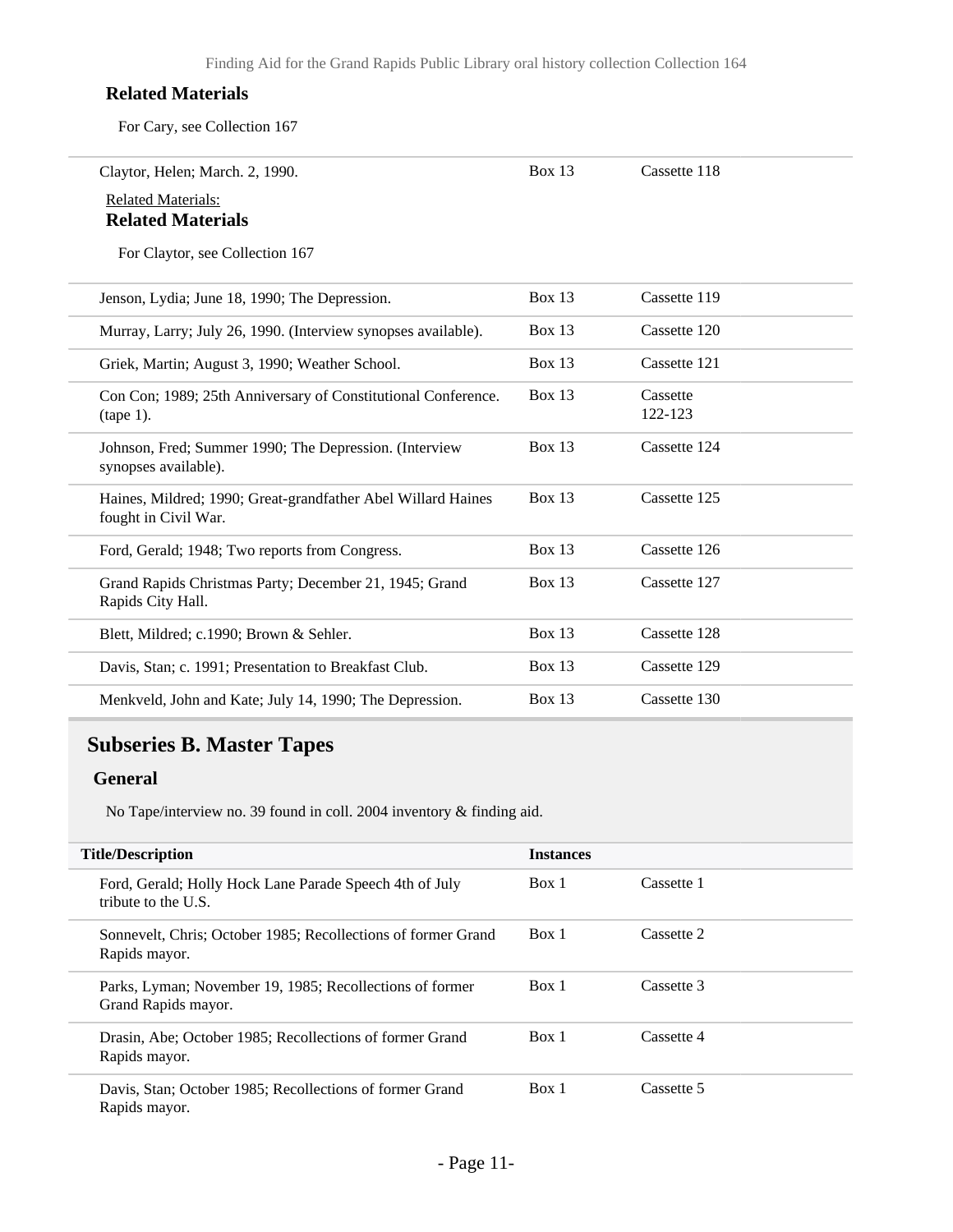| Boelens, Bob; Recollections of former Grand Rapids mayor.                                                                                              | Box 1 | Cassette 6         |
|--------------------------------------------------------------------------------------------------------------------------------------------------------|-------|--------------------|
| Veldman, Russell; December 1985; Recollections of his father,<br>George Veldman, former mayor of Grand Rapids.                                         | Box 1 | Cassette 7         |
| Walsh, Tom; Breakfast Club Speech. Aviation and airports.                                                                                              | Box 1 | Cassette 8a-b      |
| Tilton, Marcia; March 8, 1984; Stephanie Mroz: Polish<br>immigrant to Grand Rapids in 1909. (Interview synopses<br>available).                         | Box 1 | Cassette 9         |
| Walczak, Dorothy; March 17, 1984; Stephanie Mroz: Polish<br>immigrant to Grand Rapids in 1909. (Interview synopses<br>available).                      | Box 1 | Cassette 10        |
| Wozniak, Mary; March 8, 1984; Stephanie Mroz: Polish<br>immigrant to Grand Rapids in 1909. (Interview synopses<br>available).                          | Box 1 | Cassette 11        |
| Kennedy/Burrandt; Success and failure of new products<br>Marketing, promotion.                                                                         | Box 1 | Cassette 12a       |
| DeHaan, Bill; The convention business.                                                                                                                 | Box 1 | Cassette 12b       |
| Bielskas, Tony; July 10, 1975; Recollections of circus<br>performing.                                                                                  | Box 1 | Cassette 13        |
| Fisk, Clara; May 2, 1984; Recollections of: Grand Rapids and<br>Coopersville flood; Fisk family history.                                               | Box 1 | Cassette 14        |
| Pimlot, Marion Brubaker; March 28, 1977; Recollections of<br>photography career.                                                                       | Box 1 | Cassette 15a-<br>b |
| Broesma, Gennie; September 21, 1983; Breakfast Club Speech.<br>World Hunger.                                                                           | Box 1 | Cassette 16        |
| Bowen Mills.                                                                                                                                           | Box 1 | Cassette 17        |
| McClurken, James; October 11, 1984; Indians in early Grand<br>Rapids.                                                                                  | Box 1 | Cassette 18        |
| Tawney, Ella and Thomas, Eli; May 14, 1975; American Indian<br>culture and history in Newaygo County.                                                  | Box 1 | Cassette 19a-<br>b |
| Leitch, Annie; Recollections of nursing career and Butterworth<br>Hospital (1929-).                                                                    | Box 1 | Cassette 20a-<br>f |
| Thomas, Byron; April 21, 1983; Engineers Club Speech.<br>Recollections of career as pilot, mechanic and instructor.<br>(Interview synopses available). | Box 1 | Cassette 21        |
| Thomas, Byron; Military adventures.                                                                                                                    | Box 1 | Cassette 22        |
| Martin, John Jr.; July 9, 1980; Recollections of teaching career.                                                                                      | Box 1 | Cassette 23        |
| Wheeler, Bertha; August 16, 1983; 1911 Furniture Strike.<br>(Interview synopses available).                                                            | Box 1 | Cassette 24a       |
| Warfield, Stella; August 19, 1983; Recollections of youth;<br>1904 flood. (Interview synopses available) Broken & repaired<br>10/2007.                 | Box 1 | Cassette 24b       |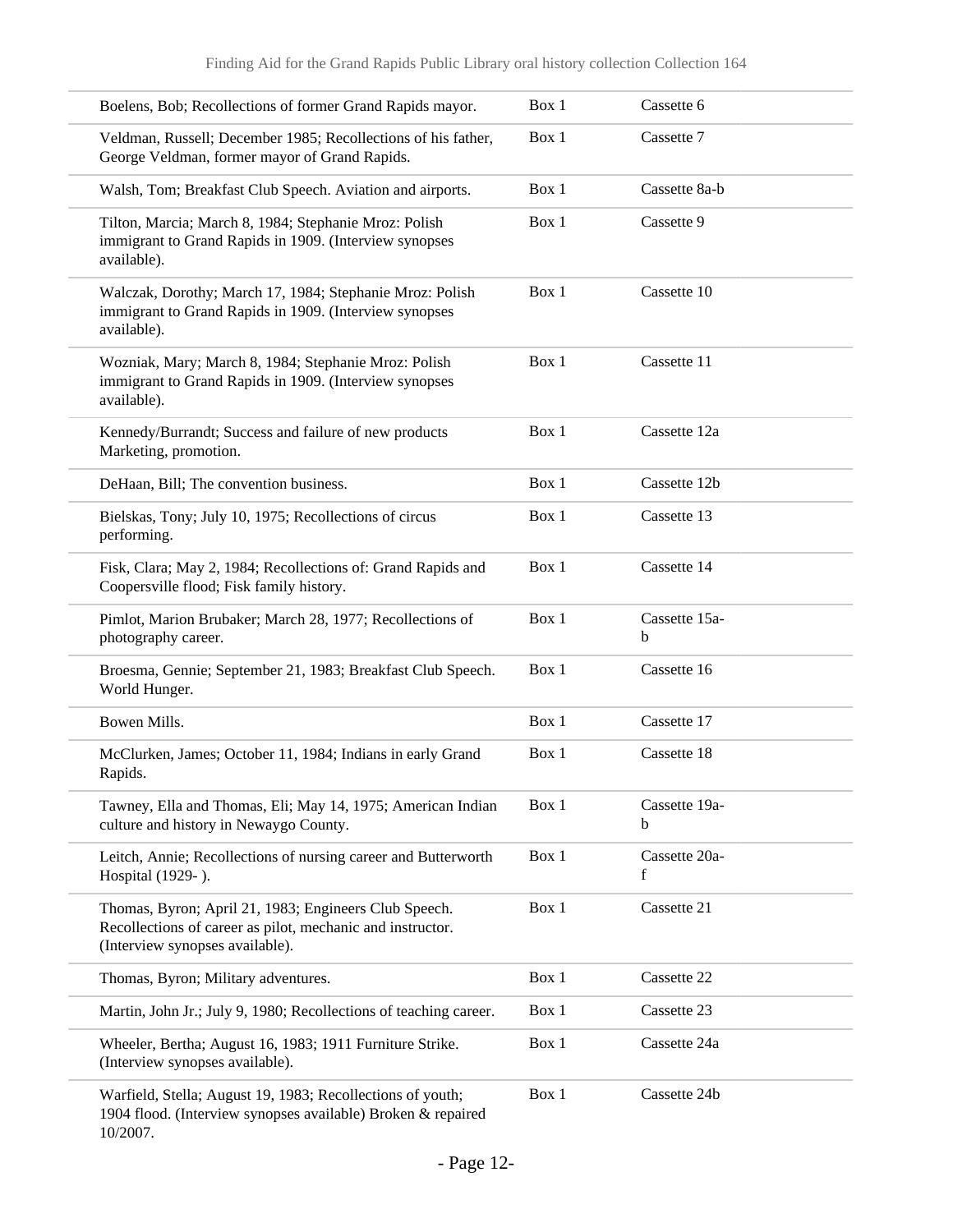| Kirkpatrick, Marie; March 26, 1981; Recollections of furniture<br>designing career. (Interview synopses available).                                     | Box 1 | Cassette 25a-<br>b      |  |
|---------------------------------------------------------------------------------------------------------------------------------------------------------|-------|-------------------------|--|
| Robinson, Dr. Michael; Seminar: Business History Has A<br>Future. "Historian Skills, Business Needs\."                                                  | Box 1 | Cassette 26a            |  |
| Whitlock, John; Seminar: Business History Has A Future.<br>"Celebrating and Enjoying A Business Anniversary\."                                          | Box 1 | Cassette 26b            |  |
| Judd, Dorothy Leonard; March 29, 1979; Recollections.                                                                                                   | Box 1 | Cassette 27a-<br>b      |  |
| Thompson, Donald; August 19, 1980; Recollections.                                                                                                       | Box 1 | Cassette 28             |  |
| Devriendt, Winifred; October 1982; Recollections. (Interview<br>synopses available)                                                                     | Box 1 | Cassette 29a-<br>b      |  |
| <b>General</b>                                                                                                                                          |       |                         |  |
| 29a & b Said to be two copies of the same tape 10/2007;<br>don't know if there was a second original interview tape,<br>with data not missing.          |       |                         |  |
| Davies, Stanley; Recollections of Grand Rapids politics.<br>(Interview Synopses available).                                                             | Box 2 | Cassette<br><b>MT30</b> |  |
| Oral History Conference; October 28, 1979; Ethics and<br>Copyrights.                                                                                    | Box 2 | Cassette 31a-<br>b      |  |
| Grin, Carolyn; Seminar: Business History Has A Future.<br>"Business History and Historians\."                                                           | Box 2 | Cassette 32             |  |
| Bakken, Douglas; Seminar: Business History Has A Future<br>(Side B only) "Caring For Company Records\."                                                 | Box 2 | Cassette 33             |  |
| Gallagher, James; Seminar: Business History Has A Future<br>(Side A only) "Publishing A Company History)."                                              | Box 2 | Cassette 34             |  |
| Stracke, David; Seminar: Business History Has A Future. (Side<br>A only) "Resources for Business in the Public Library."                                | Box 2 | Cassette 35a            |  |
| Stracke, David and Olson, Gordon; Seminar: Business History<br>Has A Future. (Side B only) Seminar wrap-up; Appraisal case<br>study.                    | Box 2 | Cassette 35b            |  |
| Reinstra, M. Howard; November 26, 1980; Breakfast Club<br>Speech. City Employees Strike. (Interview synopses available).                                | Box 2 | Cassette 36             |  |
| Zainea, Joseph; April 9, 1981; Career with city of Grand Rapids.<br>(Interview synopses available).                                                     | Box 2 | Cassette 37a-<br>b      |  |
| Widdicomb, John; 1981; Old houses in Grand Rapids.<br>(Interview synopses available).                                                                   | Box 2 | Cassette 38             |  |
| Anderson, Godfried; January 22, 1981; Recollections of life in<br>Grand Rapids 1918 Polar Bear Expedition to Russia. (Interview<br>synopses available). | Box 2 | Cassette 40a-<br>b      |  |
| Nixon, Richard; April/May 1970; TV Presidential Speech.<br>Invasion of Cambodia.                                                                        | Box 2 | Cassette 41             |  |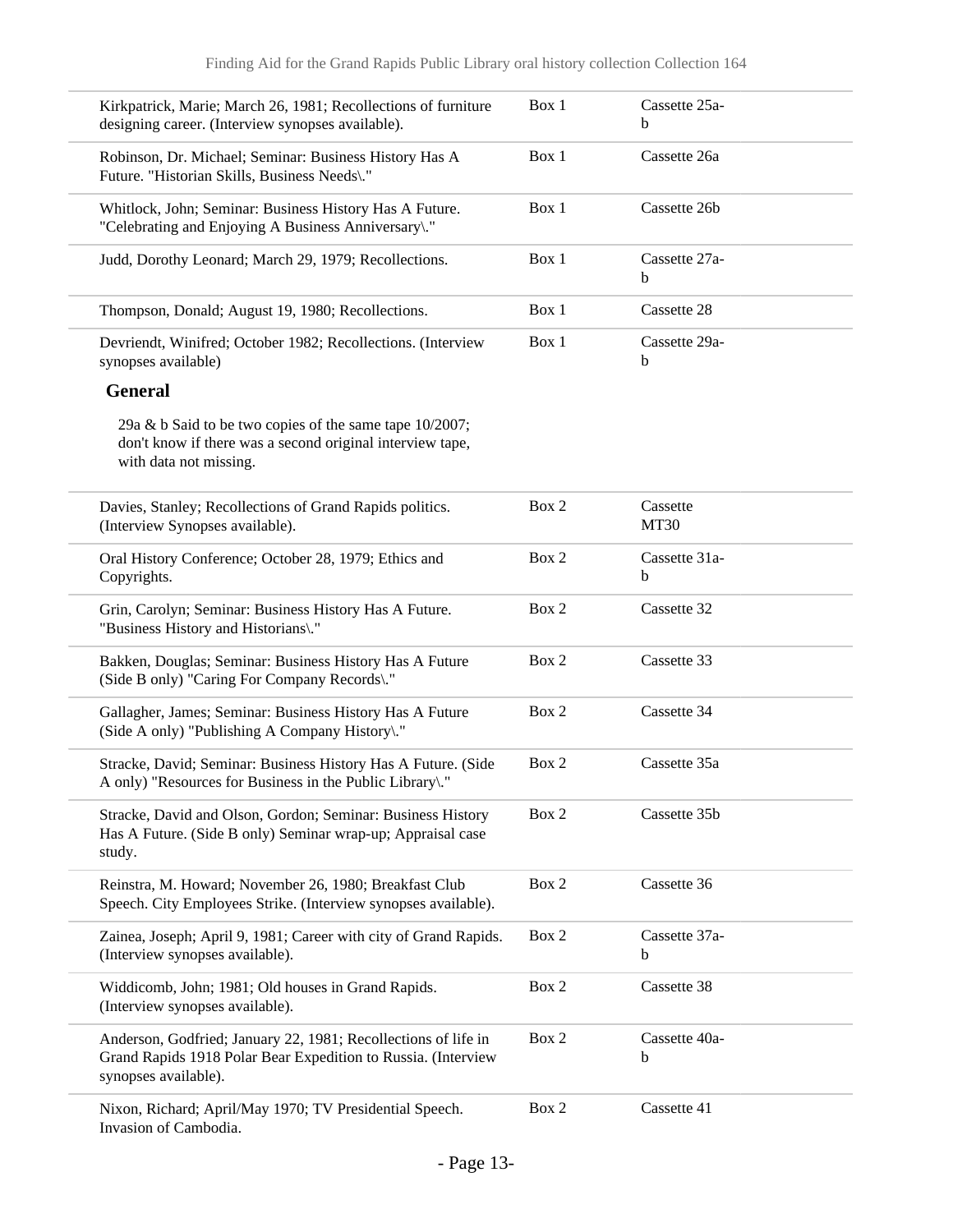| Steil, Alfred (and grandson); April 27, 1971; Recollections of<br>career as furniture maker. (Interview synopses available).                                      | Box 2 | Cassette 42                  |
|-------------------------------------------------------------------------------------------------------------------------------------------------------------------|-------|------------------------------|
| Welsh, George; November 6, 1972 and December 26, 1972;<br>Grand Rapids Historical Society Speech. Recollections.<br>(Interview synopses available) -- two copies. | Box 2 | Cassette 43a-<br>b           |
| Zuris, Kay; December 5, 1979; Central High School History<br>Project. Artifacts and buildings as source of local history.                                         | Box 2 | Cassette 44                  |
| Travis, Dr. Anthony; October 11, 1979; Central High School<br>Speech. "The New Social History\."                                                                  | Box 2 | Cassette 45                  |
| Collins, John; December 29, 1981; Recollections of his nearly<br>100 years. (Interview synopses available).                                                       | Box 2 | Cassette 46a-<br>b           |
| Fitzgerald's Prophecy #1; Indians.                                                                                                                                | Box 2 | Cassette 47                  |
| Fitzgerald's Prophecy #2; Early Settlers.                                                                                                                         | Box 2 | Cassette 48                  |
| Fitzgerald's Prophecy #3; The Grand River.                                                                                                                        | Box 2 | Cassette 49                  |
| Fitzgerald's Prophecy #4; The Dutch.                                                                                                                              | Box 2 | Cassette 50                  |
| Fitzgerald's Prophecy #5; The Polish.                                                                                                                             | Box 2 | Cassette 51                  |
| Fitzgerald's Prophecy #6; The Furniture Industry.                                                                                                                 | Box 2 | Cassette 52                  |
| Fitzgerald's Prophecy #7; High Society in Grand Rapids.                                                                                                           | Box 2 | Cassette 53                  |
| Fitzgerald's Prophecy #8; Turn of the Century.                                                                                                                    | Box 2 | Cassette 54                  |
| Fitzgerald's Prophecy #9; Turn of the Century Lifestyle.                                                                                                          | Box 2 | Cassette 55                  |
| Fitzgerald's Prophecy #10; The Black Community.                                                                                                                   | Box 2 | Cassette 56                  |
| Fitzgerald's Prophecy #11; The Latino Community.                                                                                                                  | Box 2 | Cassette 57                  |
| Fitzgerald's Prophecy #12; Changing into the Present.                                                                                                             | Box 2 | Cassette 58                  |
| Welsh, George; March 7, 1967; Remarks concerning<br>annexation.                                                                                                   | Box 2 | Cassette 59                  |
| Welsh, George; Interview on Script Plan in Grand Rapids.                                                                                                          | Box 2 | Cassette 60                  |
| Vandenberg, Arthur; James Reston interviewing Arthur<br>Vandenberg c. 1950.                                                                                       | Box 2 | Cassette 61                  |
| Seaton, Les; Grand Rapids' Black community in 1931.                                                                                                               | Box 2 | Cassette 62a-<br>$\mathbf c$ |
| Myklos, Sonia Chorney; Childhood in the Ukraine, and Grand<br>Rapids when she came to America in 1921.                                                            | Box 2 | Cassette 63a-<br>b           |
| Side A. Callaghan, Dawn and Hannink, John. (Interview<br>synopses available).                                                                                     | Box 2 | Cassette 64                  |
| Side B. Donke, Mr. and Mrs. Oscar. (Interview synopses<br>available).                                                                                             | Box 2 | Cassette 64                  |
| Baxter 100th Anniversary Ceremony. (Interview synopses<br>available).                                                                                             | Box 3 | Cassette 65                  |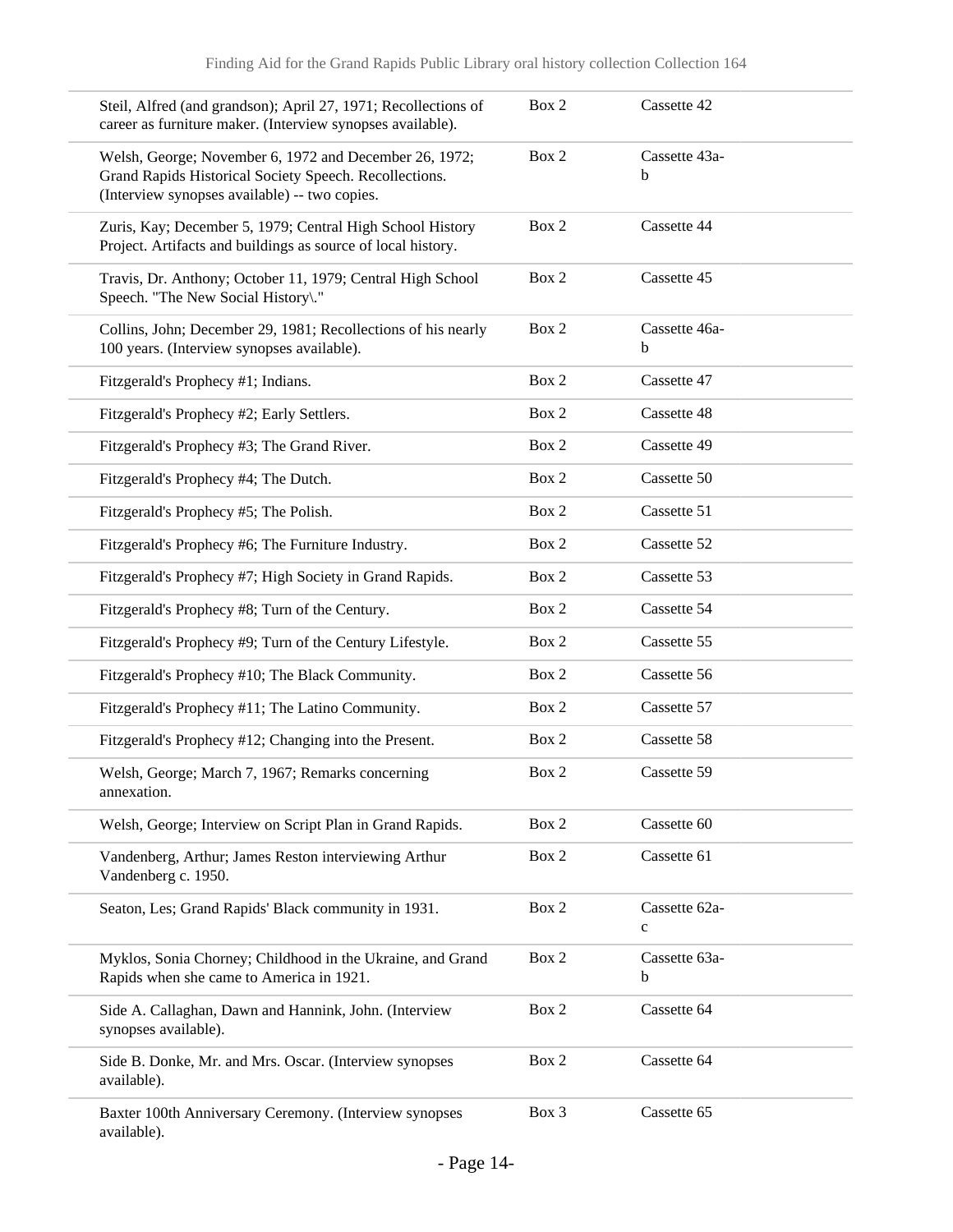| Norton Hopewell Indian Mounds, 1970.                                                                                                                                 | Box 3   | Cassette 66       |
|----------------------------------------------------------------------------------------------------------------------------------------------------------------------|---------|-------------------|
| Weidenaar, Reynold; Historical Society Meeting.                                                                                                                      | Box 3   | Cassette 67       |
| Tevebaugh, Prof. John; February 1977; Voigt Milling Company<br>Records. (Interview synopses available).                                                              | Box 3   | Cassette 68       |
| Scott, Jeffrey; December 1976; Michigan's First Territorial<br>Assembly.                                                                                             | Box 3   | Cassette 69       |
| DeJonge, Linda; September 1970; Historical Preservation.                                                                                                             | $Box$ 3 | Cassette 70a      |
| Moore, Harry D.; April 27, 1970; Furniture Manufacturers<br>Association. (Interview synopses available).                                                             | Box 3   | Cassette 70b      |
| Doering, Margaret Robinson; 1981; Descendant of Rix<br>Robinson. Interviewed by Dr. Lawrence A. Zoerner.                                                             | Box 3   | Cassette 71       |
| Van Dusen, Claire L.; September 12, 1983; Ushering at<br>Ramona. Worked for Ben Hanchett. Van Claire's decorating.<br>WWII service stateside.                        | Box 3   | Cassette 72       |
| Clark, Charles R.; February 19, 1986; Kent County Airport.                                                                                                           | Box 3   | Cassette 73       |
| Hoogerhyde, Fred; Furniture Strike of 1911.                                                                                                                          | Box 3   | Cassette 74       |
| McLaughlin, Veronica; Feb. 28, 1985                                                                                                                                  | Box 3   | Cassette 75       |
| <b>Biographical / Historical</b>                                                                                                                                     |         |                   |
| Father was a contractor, built the Voigt House and many<br>other buildings around town. Worked at her father's<br>factory. Remembrances of other businesses in town. |         |                   |
| Sanson, Joseph; May 10, 1985; Veterans facility.                                                                                                                     | Box 3   | Cassette 76       |
| Appel, Jack; July 19, 1985; Veterans facility.                                                                                                                       | Box 3   | Cassette 77       |
| Roosenburg, Dr. William; July 19, 1985; Veterans facility.                                                                                                           | Box 3   | Cassette 78       |
| Waleskey, Andy; July 22, 1985; Veterans facility.                                                                                                                    | Box 3   | Cassette 79       |
| Dykstra, Ed; October 24, 1989; Education.                                                                                                                            | Box 3   | Cassette 80       |
| Gantos, L. Douglas; June 16, 23, 1982.                                                                                                                               | Box 3   | Cassette<br>81A-B |
| Gantos, Dan.                                                                                                                                                         | Box 3   | Cassette 82       |
| Gantos, David; June 28, 1982.                                                                                                                                        | Box 3   | Cassette 83       |
| Gantos, Richard; July 1, 1982.                                                                                                                                       | Box 3   | Cassette 84       |
| Gantos, Haseebie.                                                                                                                                                    | Box 3   | Cassette 85       |
| Forslund, Carl; October 9, 1987; Discusses sketches made in<br>South Pacific while soldier after end of WWII.                                                        | Box 3   | Cassette 86       |
| Atkins, Amanda; 1989.                                                                                                                                                | Box 3   | Cassette 87       |
| Young, Cy; March 30, 1990.                                                                                                                                           | Box 3   | Cassette 88       |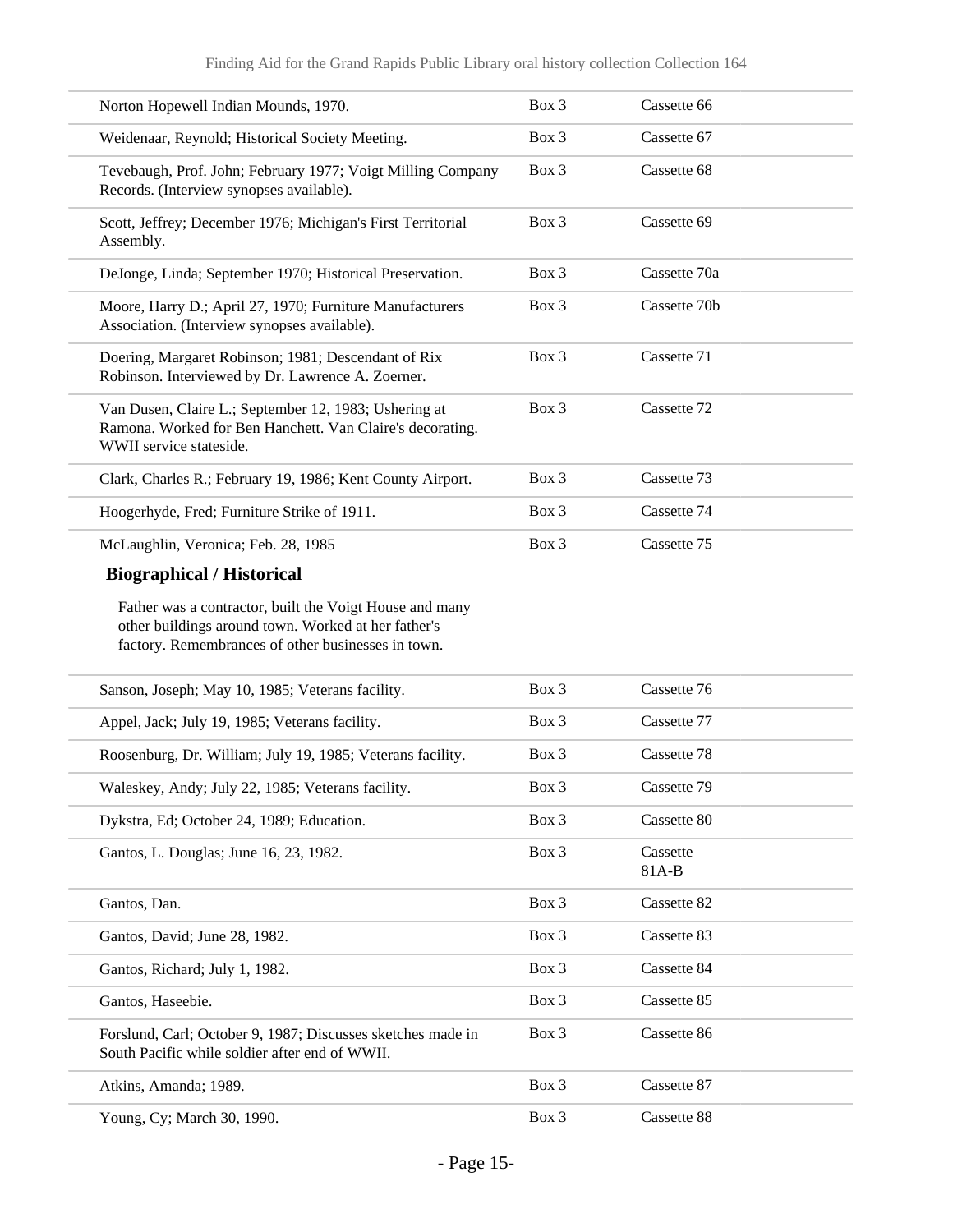| Vargas, Mr. & Mrs.; October 16, 1990. (Interview synopses<br>available)                                                    | Box 3 | Cassette 89          |
|----------------------------------------------------------------------------------------------------------------------------|-------|----------------------|
| Processing Information:<br><b>Processing Information</b>                                                                   |       |                      |
| Missing Feb. 2000, found with Coll. 321 unprocessed<br>11/2007 master only]                                                |       |                      |
| DeWitt, William; March 12, 1991. (Interview synopses<br>available).                                                        | Box 3 | Cassette 90          |
| Mayer, A.D.; April 22, 1991.                                                                                               | Box 3 | Cassette 91          |
| Lamberts, Evangeline; August 13, 1991. (tape 1).                                                                           | Box 3 | Cassette<br>92-93    |
| Lamberts, Evangeline; August 13, 1991. (tape 2).                                                                           | Box 3 | Cassette<br>94-95    |
| Hull, Ivan; September 5, 1991.                                                                                             | Box 3 | Cassette 96          |
| Stahl, Marvin; December 12, 1991 (tape 1).                                                                                 | Box 3 | Cassette<br>97-98    |
| Stahl, Marvin; December 27, 1991.                                                                                          | Box 3 | Cassette 99          |
| Berkenpas, Alex & Johnson, Bill & Veenstra, Paul; 1992.                                                                    | Box 3 | Cassette 100         |
| Van Hartesveldt, Fred; January 29, 1991.                                                                                   | Box 3 | Cassette<br>101-102  |
| Roelof, Barbara; May 1992.                                                                                                 | Box 3 | Cassette 103         |
| Olson, Gordon; October 2, 1992.                                                                                            | Box 3 | Cassette 104         |
| Ver Meulen, Willard B.; February 1993.                                                                                     | Box 3 | Cassette 105         |
| <b>Related Materials:</b><br><b>Related Materials</b>                                                                      |       |                      |
| See also unprocessed accession 2001.064, photocopies<br>re VerMeulen & the Home Front Republican Party<br>movement.        |       |                      |
| Welsh, George; November 6, 1972; talk to Grand Rapids<br>Historical Society. (Interview synopses available).               | Box 3 | Cassette 106         |
| Seamon, Michael and Jason; June 19, 1984. (tape 1).                                                                        | Box 3 | Cassette 107         |
| Seamon, Michael and Jason; June 19, 1984. (tape 2).                                                                        | Box 4 | Cassette<br>108-109  |
| Sligh, Charles R. Jr.; September 20, 1988; (tape 4, side 1).                                                               | Box 4 | Cassette<br>$110a-d$ |
| Koster, Marjory; January 26, 1990; Saloon owner Paddy Grant.                                                               | Box 4 | Cassette 111         |
| Peck, Virginia, Mrs. Bradford Apted); January 26, 1900; Life in<br>Grand Rapids, Young Matron Club, Church Social (tape 1) | Box 4 | Cassette<br>112-113  |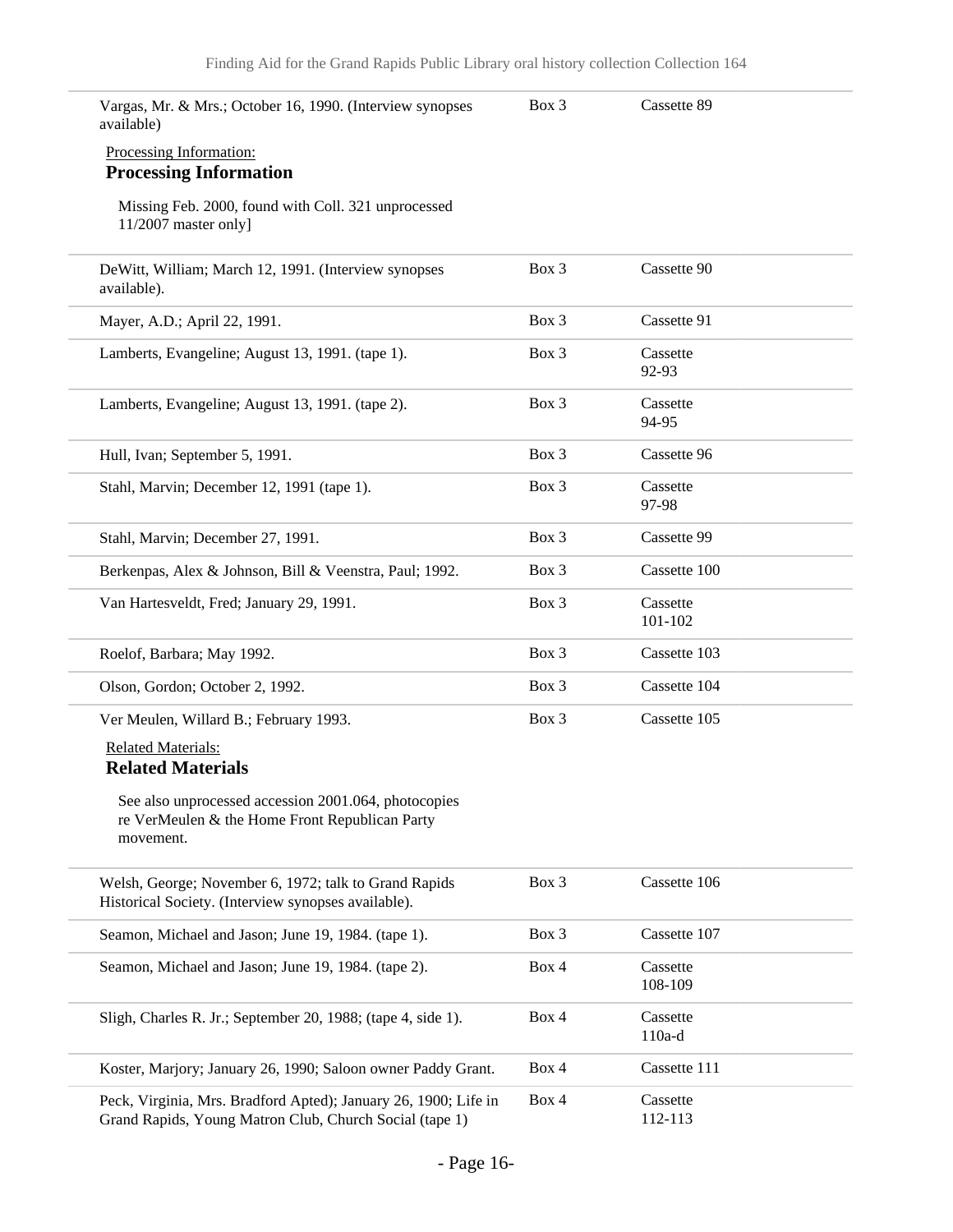### **General**

| Included as part of Coll. 167, the Women's History<br><b>Council Oral History Collection</b> |       |                     |
|----------------------------------------------------------------------------------------------|-------|---------------------|
| Grigware, Mary; January 28, 1989; An invention and its<br>marketing.                         | Box 4 | Cassette 114a       |
| <b>General</b>                                                                               |       |                     |
| Included as part of Coll. 167, the Women's History<br><b>Council Oral History Collection</b> |       |                     |
| Roelofs, Barbara; September 6, 1989; Heritage Hill.                                          | Box 4 | Cassette 114b       |
| <b>General</b>                                                                               |       |                     |
| Included as part of Coll. 167, the Women's History<br><b>Council Oral History Collection</b> |       |                     |
| Bickley, Alice; July 10, 1989; Voigt House Museum, Oval<br>Office in Gerald R. Ford Museum.  | Box 4 | Cassette 115        |
| <b>General</b>                                                                               |       |                     |
| Included as part of Coll. 167, the Women's History<br><b>Council Oral History Collection</b> |       |                     |
| Van Duine, James; July 11 & 13 1990; Depression and World<br>War Two.                        | Box 4 | Cassette 116        |
| Cary, Ara; November 1989. (Interview synopsis available)                                     | Box 4 | Cassette 117        |
| <b>General</b>                                                                               |       |                     |
| Included as part of Coll. 167, the Women's History<br>Council Oral History Collection        |       |                     |
| Claytor, Helen; March. 2, 1990.                                                              | Box 4 | Cassette 118        |
| General                                                                                      |       |                     |
| Included as part of Coll. 167, the Women's History<br><b>Council Oral History Collection</b> |       |                     |
| Jenson, Lydia; June 18, 1990; The Depression.                                                | Box 4 | Cassette 119        |
| Murray, Larry; July 26, 1990. (Interview synopses available).                                | Box 4 | Cassette 120        |
| Griek, Martin; August 3, 1990; Weather School.                                               | Box 4 | Cassette 121        |
| Con Con; 1989; 25th Anniversary of Constitutional Conference.<br>$(tape 1)$ .                | Box 4 | Cassette<br>122-123 |
| Johnson, Fred; Summer 1990; The Depression. (Interview<br>synopses available).               | Box 4 | Cassette 124        |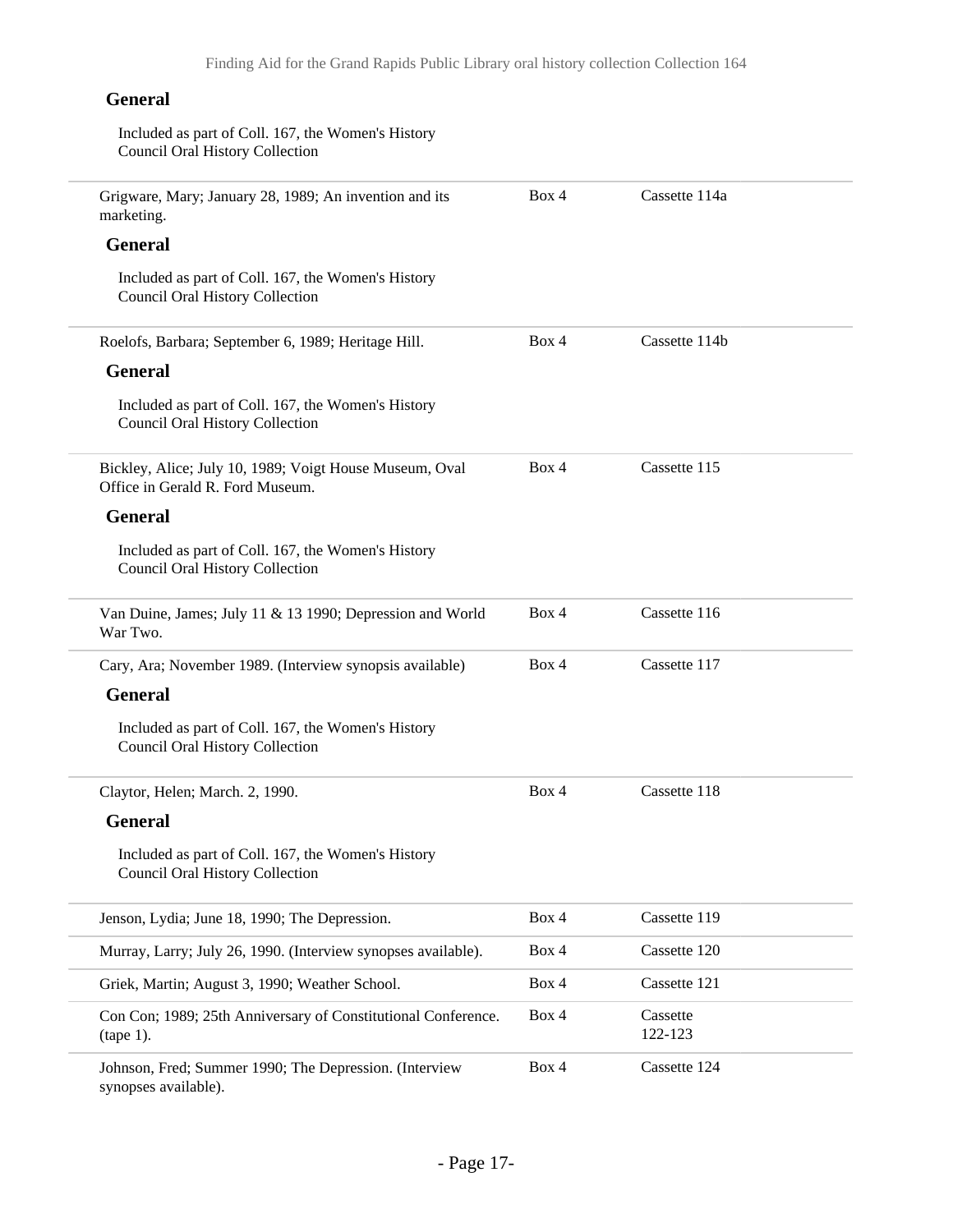| Haines, Mildred; 1990; Great-grandfather Abel Willard Haines<br>fought in Civil War.                                 | Box 4 | Cassette 125 |
|----------------------------------------------------------------------------------------------------------------------|-------|--------------|
| Ford, Gerald; 1948; Two reports from Congress.                                                                       | Box 4 | Cassette 126 |
| Grand Rapids Christmas Party; December 21, 1945; Grand<br>Rapids City Hall.                                          | Box 4 | Cassette 127 |
| Blett, Mildred; c.1990; Brown & Sehler.                                                                              | Box 4 | Cassette 128 |
| Davis, Stan; c. 1991; Presentation to Breakfast Club.                                                                | Box 4 | Cassette 129 |
| Menkveld, John and Kate; July 14, 1990; The Depression.                                                              | Box 4 | Cassette 130 |
| Logie, John; June 11, 2010. History of his Heritage Hill home.                                                       | Box 4 | Cassette 131 |
| Michigan Voices, Familiar Voices narrated by Kenneth<br><b>Deaphler, Unfamiliar Voices normated by Glann Duggles</b> | Box 4 | Cassette 132 |

Beachler, Unfamiliar Voices narrated by Glenn Ruggles [1987.067], 1987

#### Existence and Location of Copies: **Existence and Location of Copies**

No usage tape has been created but a digital copy has been made and is available through the Grand Rapids Public Library's Local History and Special Collections Department.

#### Conditions Governing Access:

**Legal Status:** Note that the copyright for Michigan Voices is held by The Michigan Oral History Council.

### <span id="page-17-0"></span>**Subseries C. Digital Copies.**

#### **General**

Created through a Ryerson Library Foundation Grant in 2007/2008

### **Data Masters**

#### **Title/Description Instances** Data Masters. Box 13.5

### **General**

Not playable on general usage equipment. For use in making new usage formats.

### **Digital Usage CD's**

#### **General**

Whatever parts of the Lambert interview which actual exist at this time are on two tapes numbers  $92 \& 94$ , there are not tapes 93 & 95.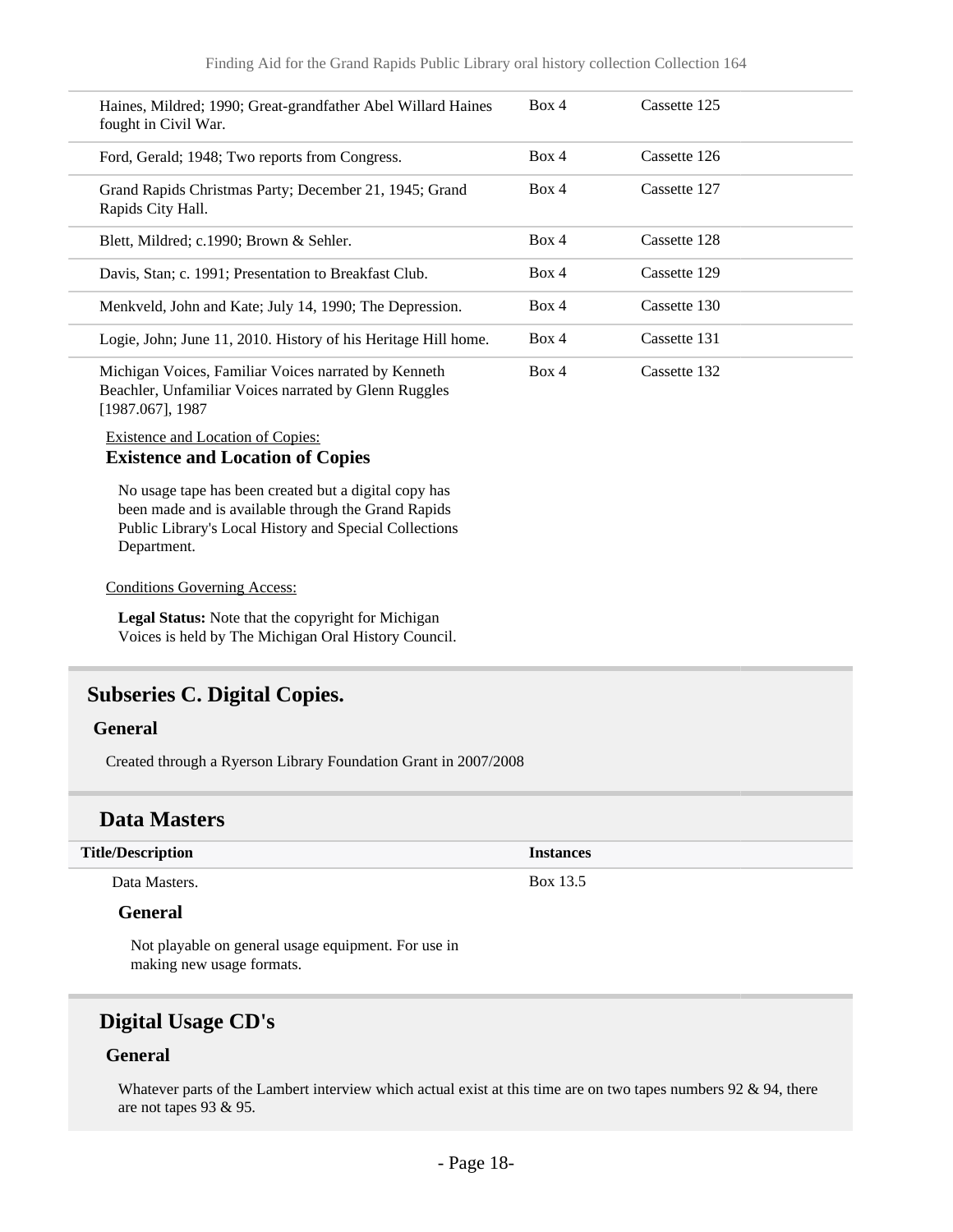The tape marked as 102 is a duplicate of 101, and there may not be any additional interview segment. Van Hartesvelt.

#### **File Plan**

Patrons wishing to use the CD copies can find the relevant interview by cross referencing the cassette numbers in Subseries A & B with the interview number listed for each item in Subseries C.

| <b>Title/Description</b>                  | <b>Instances</b> |
|-------------------------------------------|------------------|
| CD Disc No. 1. Interview No. 1.           | <b>Box 14</b>    |
| CD Disc No. 1. Interview No. 2 Side A.    | <b>Box 14</b>    |
| CD Disc No. 2. Interview No. 3.           | <b>Box 14</b>    |
| CD Disc No. 3. 4. Interview No. 4.        | <b>Box 14</b>    |
| CD Disc No. 4. Interview No. 5.           | <b>Box 14</b>    |
| CD Disc No. 5. Interview No. 6.           | <b>Box 14</b>    |
| CD Disc No. 5. Interview No. 7 Side A.    | <b>Box 14</b>    |
| CD Disc No. 6. Interview No. 8.           | <b>Box 14</b>    |
| CD Disc No. 6. Interview No. 9.           | <b>Box 14</b>    |
| CD Disc No. 7. Interview No. 10.          | <b>Box 14</b>    |
| CD Disc No. 8. Interview No. 11 Side A.   | <b>Box 14</b>    |
| CD Disc No. 9. Interview No. 12.          | <b>Box 14</b>    |
| CD Disc No. 10. Interview No. 13.         | <b>Box 14</b>    |
| CD Disc No. 10. Interview No. 14.         | <b>Box 14</b>    |
| CD Disc No. 11. Interview No. 15A.        | <b>Box 14</b>    |
| CD Disc No. 12. Interview No. 15A.        | <b>Box 14</b>    |
| CD Disc No. 13. Interview No. 16.         | <b>Box 14</b>    |
| CD Disc No. 13. Interview No. 17.         | <b>Box 14</b>    |
| CD Disc No. 14. Interview No. 18.         | <b>Box 14</b>    |
| CD Disc No. 15. Interview No. 19A Side A. | <b>Box 14</b>    |
| CD Disc No. 16. Interview No. 19A Side B  | <b>Box 14</b>    |
| CD Disc No. 17. Interview No. 19B Side A. | <b>Box 14</b>    |
| CD Disc No. 17. Interview No. 20A Side A. | <b>Box 14</b>    |
| CD Disc No. 18. Interview No. 20A Side B. | <b>Box 14</b>    |
| CD Disc No. 18. Interview No. 20B Side A. | <b>Box 14</b>    |
| CD Disc No. 19. Interview No. 20B Side B. | <b>Box 14</b>    |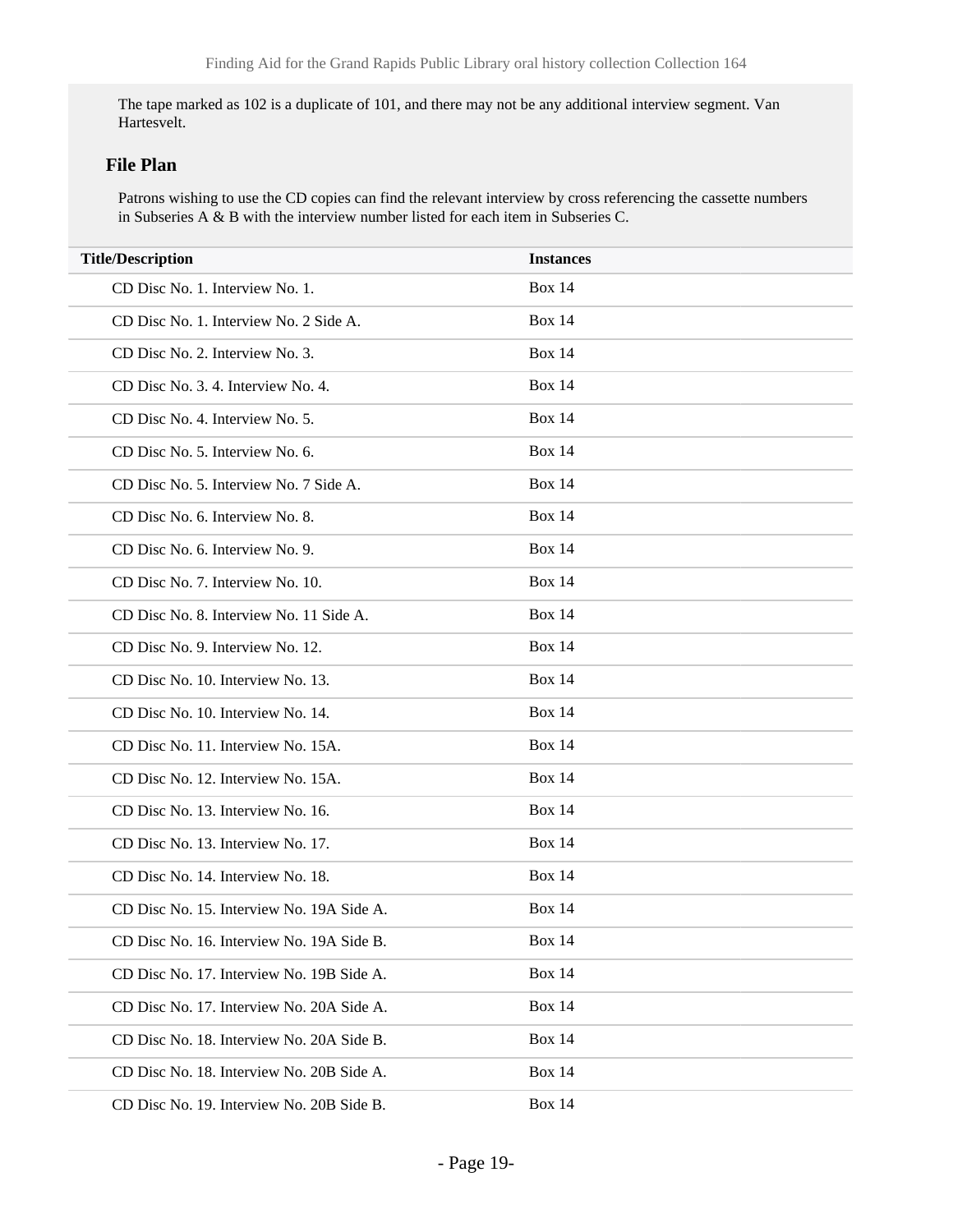| CD Disc No. 19. Interview No. 20C Side A.   | <b>Box 14</b> |
|---------------------------------------------|---------------|
| CD Disc No. 20. Interview No. 20D Side A.   | <b>Box 14</b> |
| CD Disc No. 20. Interview No. 20D Side B.   | <b>Box 14</b> |
| CD Disc No. 21. Interview No. 20E Side A/B. | <b>Box 14</b> |
| CD Disc No. 21. Interview No. 20F Side A.   | <b>Box 14</b> |
| CD Disc No. 21. Interview No. 20F Side A.   | <b>Box 14</b> |
| CD Disc No. 22. Interview No. 21 Side A.    | <b>Box 14</b> |
| CD Disc No. 22. Interview No. 21 Side B.    | <b>Box 14</b> |
| CD Disc No. 22. Interview No. 22 Side A.    | <b>Box 14</b> |
| CD Disc No. 23. Interview No. 22 Side B.    | <b>Box 14</b> |
| CD Disc No. 23. Interview No. 23 Side A.    | <b>Box 14</b> |
| CD Disc No. 23. Interview No. 23 Side B.    | <b>Box 14</b> |
| CD Disc No. 24. Interview No. 24A Side A.   | <b>Box 14</b> |
| CD Disc No. 24. Interview No. 24B Side A.   | <b>Box 14</b> |
| CD Disc No. 24. Interview No. 24B Side B.   | <b>Box 14</b> |
| CD Disc No. 25. Interview No. 25A Side A.   | <b>Box 14</b> |
| CD Disc No. 25. Interview No. 25A Side B.   | <b>Box 14</b> |
| CD Disc No. 26. Interview No. 25B Side A.   | <b>Box 14</b> |
| CD Disc No. 26. Interview No. 26 Side A.    | <b>Box 14</b> |
| CD Disc No. 27. Interview No. 26 Side B.    | <b>Box 14</b> |
| CD Disc No. 27. Interview No. 27A Side A.   | <b>Box 14</b> |
| CD Disc No. 28. Interview No. 27A Side B.   | <b>Box 14</b> |
| CD Disc No. 28. Interview No. 28B Side A.   | <b>Box 14</b> |
| CD Disc No. 29. Interview No. 27B Side B.   | <b>Box 14</b> |
| CD Disc No. 30. Interview No. 28 Side A.    | <b>Box 14</b> |
| CD Disc No. 30. Interview No. 28 Side B.    | <b>Box 14</b> |
| CD Disc No. 30. Interview No. 29A Side A.   | <b>Box 14</b> |
| CD Disc No. 31. Interview No. 30 Side A.    | <b>Box 14</b> |
| CD Disc No. 31. Interview No. 30 Side B.    | <b>Box 14</b> |
| CD Disc No. 32. Interview No. 31 Side A.    | <b>Box 14</b> |
| CD Disc No. 32. Interview No. 31 Side B.    | <b>Box 14</b> |
| CD Disc No. 33. Interview No. 31B Side A.   | <b>Box 14</b> |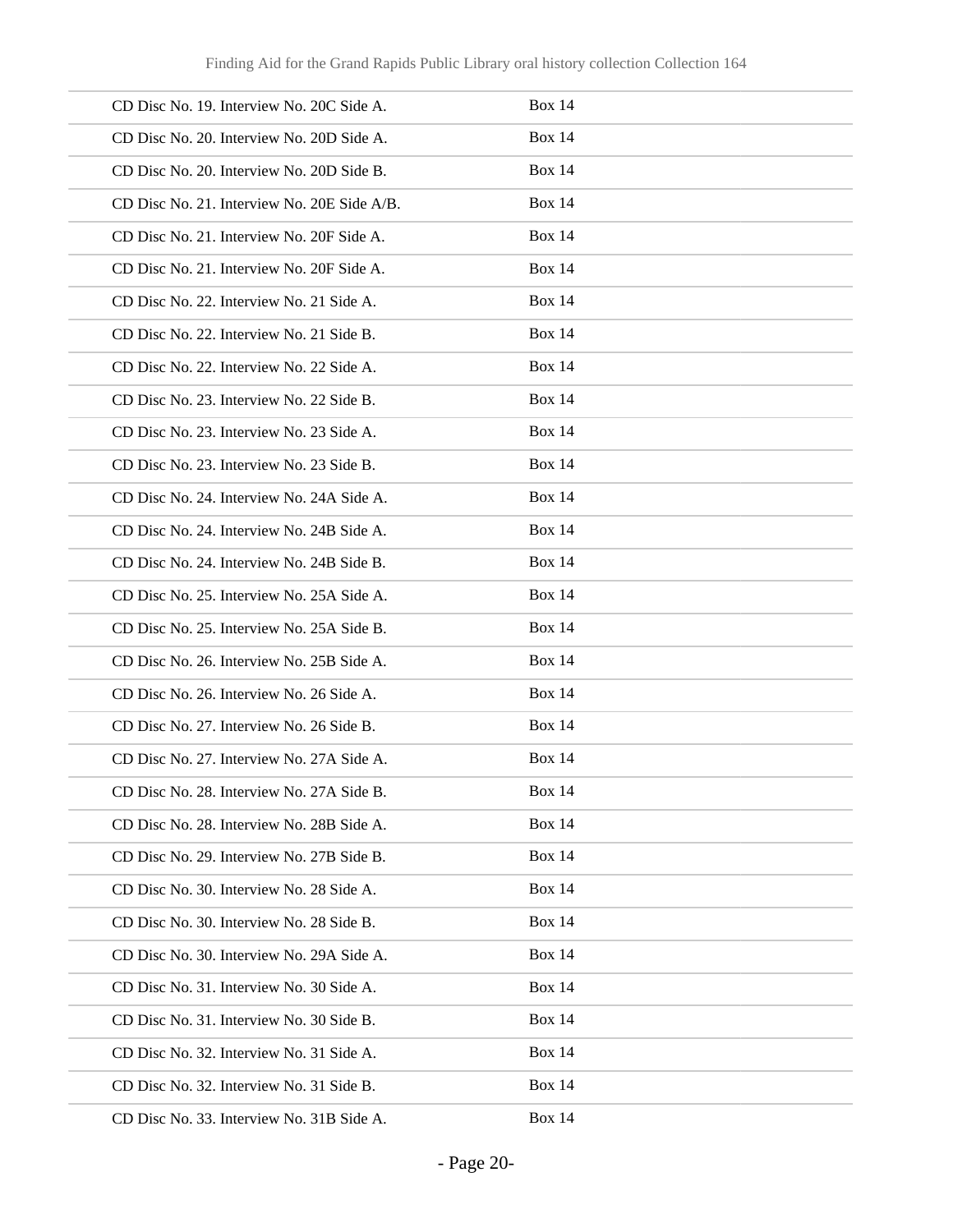| CD Disc No. 33. Interview No. 31B Side B. | <b>Box 14</b> |
|-------------------------------------------|---------------|
| CD Disc No. 33. Interview No. 32 Side A.  | <b>Box 14</b> |
| CD Disc No. 33. Interview No. 32 Side B.  | <b>Box 14</b> |
| CD Disc No. 34. Interview No. 33 Side A.  | <b>Box 14</b> |
| CD Disc No. 34. Interview No. 33 Side B.  | <b>Box 14</b> |
| CD Disc No. 35. Interview No. 34 Side A.  | <b>Box 15</b> |
| CD Disc No. 35. Interview No. 34 Side B.  | <b>Box 15</b> |
| CD Disc No. 36. Interview No. 35 Side A.  | <b>Box 15</b> |
| CD Disc No. 36. Interview No. 35 Side B.  | <b>Box 15</b> |
| CD Disc No. 37. Interview No. 36 Side A.  | <b>Box 15</b> |
| CD Disc No. 37. Interview No. 37A Side A. | <b>Box 15</b> |
| CD Disc No. 38. Interview No. 37A Side B. | <b>Box 15</b> |
| CD Disc No. 38. Interview No. 37B Side A. | <b>Box 15</b> |
| CD Disc No. 38. Interview No. 37B Side B. | <b>Box 15</b> |
| CD Disc No. 39. Interview No. 38 Side A.  | <b>Box 15</b> |
| CD Disc No. 39. Interview No. 38 Side B.  | <b>Box 15</b> |
| CD Disc No. 40. Interview No. 40 Side A.  | <b>Box 15</b> |
| CD Disc No. 40. Interview No. 40 Side B.  | <b>Box 15</b> |
| CD Disc No. 41. Interview No. 41 Side A.  | <b>Box 15</b> |
| CD Disc No. 41. Interview No. 41 Side B.  | <b>Box 15</b> |
| CD Disc No. 42. Interview No. 42 Side A.  | <b>Box 15</b> |
| CD Disc No. 42. Interview No. 42 Side B.  | Box $15$      |
| CD Disc No. 43. Interview No. 43A Side A. | <b>Box 15</b> |
| CD Disc No. 43. Interview No. 43A Side B. | <b>Box 15</b> |
| CD Disc No. 44. Interview No. 43B Side A. | <b>Box 15</b> |
| CD Disc No. 45. Interview No. 43B Side B. | <b>Box 15</b> |
| CD Disc No. 46. Interview No. 44 Side A.  | <b>Box 15</b> |
| CD Disc No. 47. Interview No. 44 Side B.  | <b>Box 15</b> |
| CD Disc No. 47. Interview No. 45 Side A.  | <b>Box 15</b> |
| CD Disc No. 48. Interview No. 45 Side B.  | <b>Box 15</b> |
| CD Disc No. 48. Interview No. 46 Side A.  | <b>Box 15</b> |
| CD Disc No. 48. Interview No. 47 Side A.  | <b>Box 15</b> |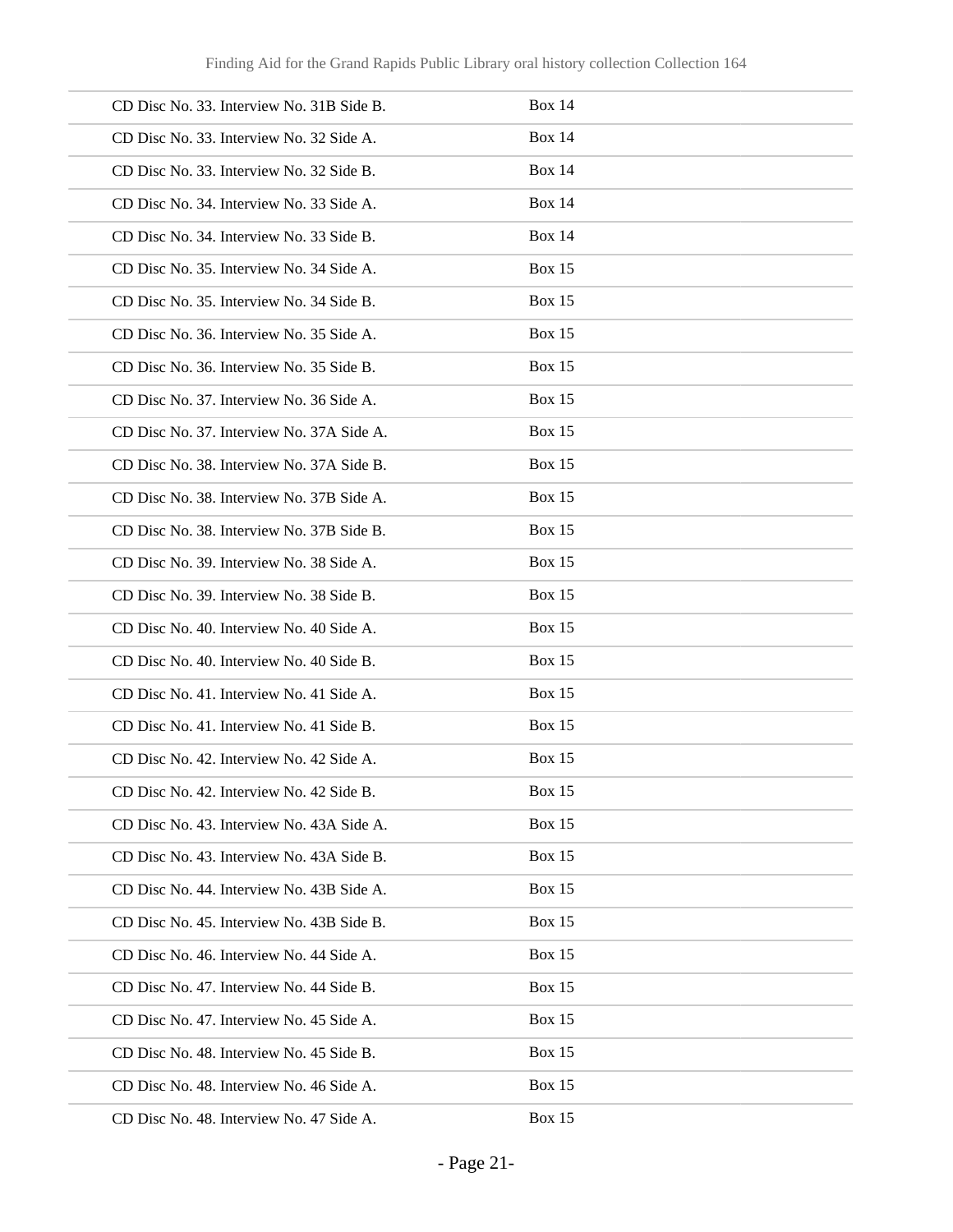| CD Disc No. 49. Interview No. 47 Side B.  | <b>Box 15</b> |
|-------------------------------------------|---------------|
| CD Disc No. 49. Interview No. 48 Side A.  | <b>Box 15</b> |
| CD Disc No. 50. Interview No. 48 Side B.  | <b>Box 15</b> |
| CD Disc No. 50. Interview No. 49 Side A.  | <b>Box 15</b> |
| CD Disc No. 51. Interview No. 49 Side B.  | Box 15        |
| CD Disc No. 51. Interview No. 50 Side A.  | <b>Box 15</b> |
| CD Disc No. 52. Interview No. 50 Side B.  | <b>Box 15</b> |
| CD Disc No. 52. Interview No. 51 Side A.  | <b>Box 15</b> |
| CD Disc No. 53. Interview No. 51 Side B.  | <b>Box 15</b> |
| CD Disc No. 53. Interview No. 52 Side A.  | <b>Box 15</b> |
| CD Disc No. 54. Interview No. 52 Side B.  | <b>Box 15</b> |
| CD Disc No. 54. Interview No. 53 Side A.  | <b>Box 15</b> |
| CD Disc No. 55. Interview No. 53 Side B.  | <b>Box 15</b> |
| CD Disc No. 55. Interview No. 54 Side A.  | <b>Box 15</b> |
| CD Disc No. 56. Interview No. 54 Side B.  | <b>Box 15</b> |
| CD Disc No. 56. Interview No. 55 Side A.  | <b>Box 15</b> |
| CD Disc No. 57. Interview No. 55 Side B.  | <b>Box 15</b> |
| CD Disc No. 57. Interview No. 56 Side A.  | <b>Box 15</b> |
| CD Disc No. 58. Interview No. 56 Side B.  | <b>Box 15</b> |
| CD Disc No. 58. Interview No. 57 Side A.  | <b>Box 15</b> |
| CD Disc No. 59. Interview No. 57 Side B.  | Box 15        |
| CD Disc No. 59. Interview No. 58 Side A.  | <b>Box 15</b> |
| CD Disc No. 60. Interview No. 58 Side B.  | Box 15        |
| CD Disc No. 60. Interview No. 59 Side A.  | Box 15        |
| CD Disc No. 60. Interview No. 60 Side A.  | <b>Box 15</b> |
| CD Disc No. 61. Interview No. 61 Side A.  | Box 15        |
| CD Disc No. 61. Interview No. 62B Side A. | Box 15        |
| CD Disc No. 61. Interview No. 63A Side A. | <b>Box 15</b> |
| CD Disc No. 61. Interview No. 63B Side A. | Box 15        |
| CD Disc No. 62. Interview No. 63B Side B. | Box 15        |
| CD Disc No. 62. Interview No. 64 Side A.  | Box 15        |
| CD Disc No. 62. Interview No. 64 Side B.  | Box 15        |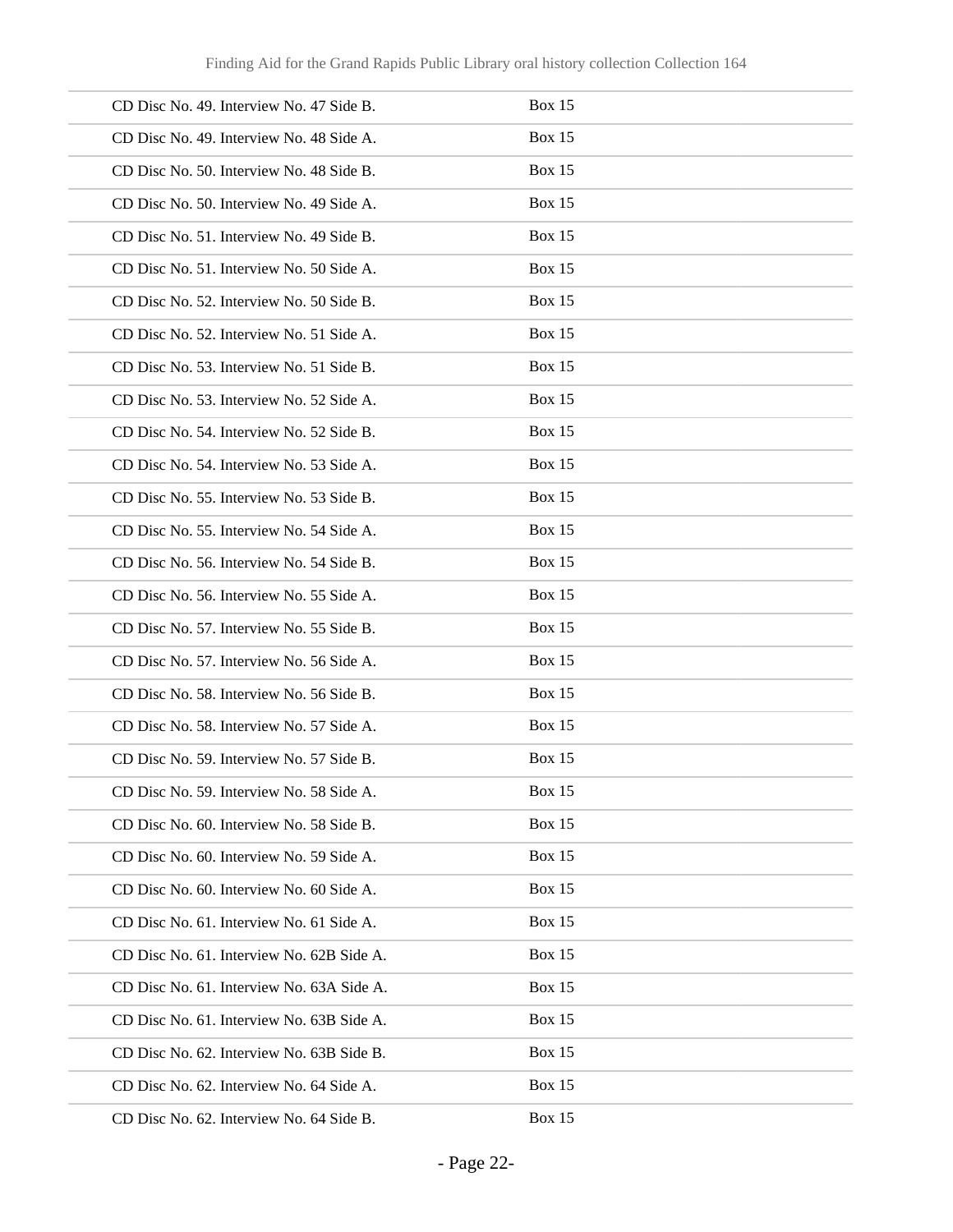| CD Disc No. 63. Interview No. 65 Side A.  | <b>Box 15</b> |
|-------------------------------------------|---------------|
| CD Disc No. 63. Interview No. 65 Side B.  | <b>Box 15</b> |
| CD Disc No. 63. Interview No. 66 Side A.  | <b>Box 15</b> |
| CD Disc No. 64. Interview No. 67 Side A.  | <b>Box 15</b> |
| CD Disc No. 65. Interview No. 67 Side B.  | <b>Box 15</b> |
| CD Disc No. 66. Interview No. 68 Side A.  | <b>Box 15</b> |
| CD Disc No. 66. Interview No. 68 Side B.  | <b>Box 15</b> |
| CD Disc No. 67. Interview No. 69 Side A.  | <b>Box 15</b> |
| CD Disc No. 68. Interview No. 69 Side B.  | <b>Box 15</b> |
| CD Disc No. 69. Interview No. 70A Side A. | <b>Box 16</b> |
| CD Disc No. 69. Interview No. 70A Side B. | <b>Box 16</b> |
| CD Disc No. 70. Interview No. 70B Side A. | <b>Box 16</b> |
| CD Disc No. 70. Interview No. 70B Side B. | <b>Box 16</b> |
| CD Disc No. 71. Interview No. 71 Side A.  | <b>Box 16</b> |
| CD Disc No. 71. Interview No. 71 Side B.  | <b>Box 16</b> |
| CD Disc No. 72. Interview No. 72 Side A.  | <b>Box 16</b> |
| CD Disc No. 72. Interview No. 72 Side B.  | <b>Box 16</b> |
| CD Disc No. 73. Interview No. 73 Side A.  | <b>Box 16</b> |
| CD Disc No. 73. Interview No. 73 Side B.  | <b>Box 16</b> |
| CD Disc No. 73. Interview No. 74 Side A.  | <b>Box 16</b> |
| CD Disc No. 74. Interview No. 74 Side B.  | <b>Box 16</b> |
| CD Disc No. 74. Interview No. 75 Side A.  | <b>Box 16</b> |
| CD Disc No. 74. Interview No. 75 Side B.  | <b>Box 16</b> |
| CD Disc No. 75. Interview No. 76 Side A.  | <b>Box 16</b> |
| CD Disc No. 75. Interview No. 76 Side B.  | <b>Box 16</b> |
| CD Disc No. 75. Interview No. 77 Side A.  | <b>Box 16</b> |
| CD Disc No. 76. Interview No. 78 Side A.  | <b>Box 16</b> |
| CD Disc No. 76. Interview No. 78 Side B.  | <b>Box 16</b> |
| CD Disc No. 77. Interview No. 79 Side A.  | <b>Box 16</b> |
| CD Disc No. 77. Interview No. 79 Side B.  | <b>Box 16</b> |
| CD Disc No. 77. Interview No. 80 Side A.  | <b>Box 16</b> |
| CD Disc No. 78. Interview No. 80 Side B.  | <b>Box 16</b> |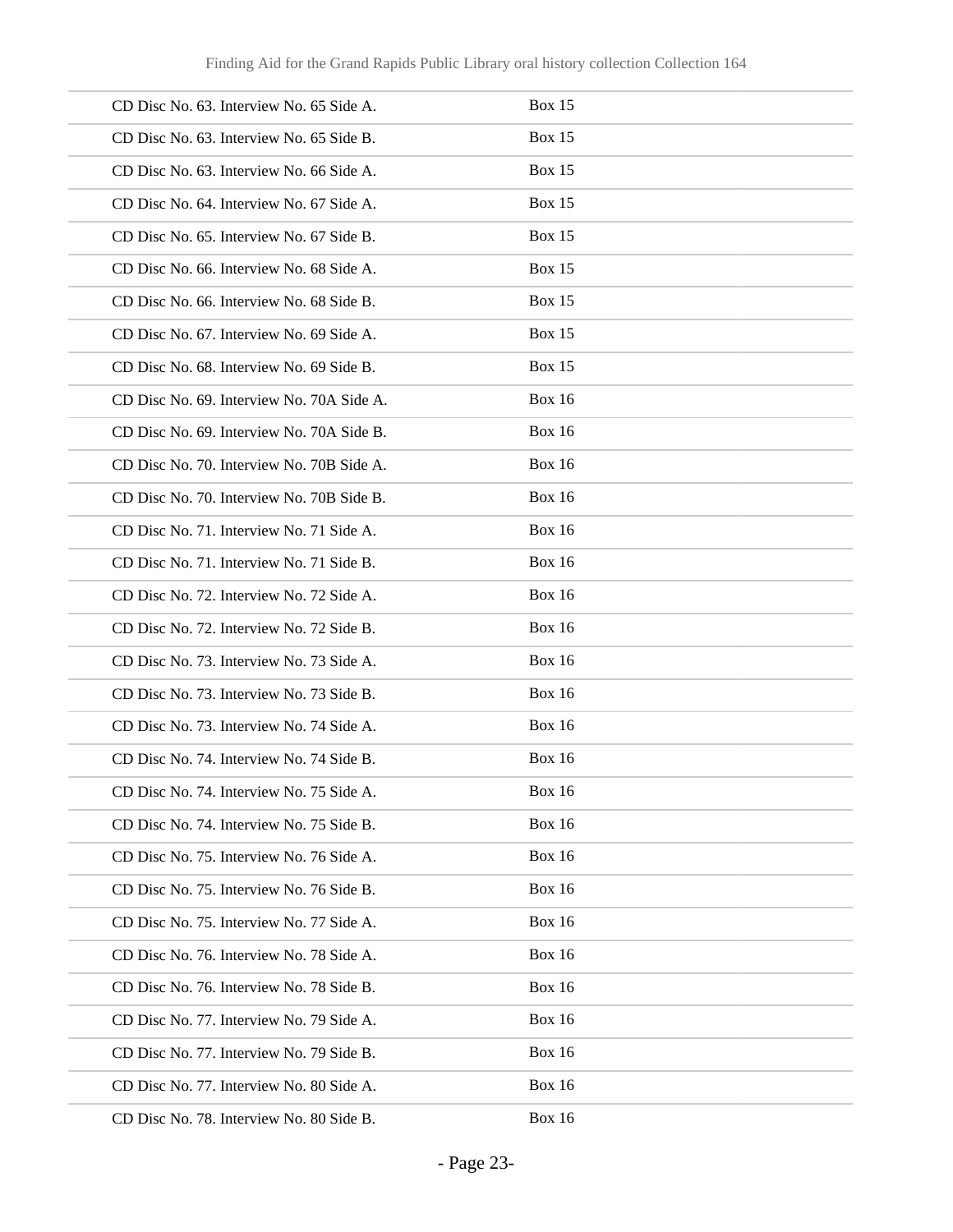| CD Disc No. 78. Interview No. 81A Side A. | <b>Box 16</b> |
|-------------------------------------------|---------------|
| CD Disc No. 78. Interview No. 81 Side B.  | <b>Box 16</b> |
| CD Disc No. 79. Interview No. 81B Side A. | <b>Box 16</b> |
| CD Disc No. 79. Interview No. 81B Side B. | <b>Box 16</b> |
| CD Disc No. 79. Interview No. 82 Side A.  | <b>Box 16</b> |
| CD Disc No. 80. Interview No. 82 Side B.  | <b>Box 16</b> |
| CD Disc No. 80. Interview No. 83 Side A.  | <b>Box 16</b> |
| CD Disc No. 81. Interview No. 84 Side A.  | <b>Box 16</b> |
| CD Disc No. 81. Interview No. 84 Side B.  | <b>Box 16</b> |
| CD Disc No. 82. Interview No. 85 Side A.  | <b>Box 16</b> |
| CD Disc No. 82. Interview No. 85 Side B.  | <b>Box 16</b> |
| CD Disc No. 83. Interview No. 86A side A. | <b>Box 16</b> |
| CD Disc No. 83. Interview No. 86A Side B. | <b>Box 16</b> |
| CD Disc No. 83. Interview No. 86B Side A. | <b>Box 16</b> |
| CD Disc No. 84. Interview No. 87 Side A.  | <b>Box 16</b> |
| CD Disc No. 84. Interview No. 87 Side B.  | <b>Box 16</b> |
| CD Disc No. 85. Interview No. 88 Side A.  | <b>Box 16</b> |
| CD Disc No. 85. Interview No. 88 Side B.  | <b>Box 16</b> |
| CD Disc No. 86. Interview No. 89 Side A.  | <b>Box 16</b> |
| CD Disc No. 87. Interview No. 89 Side B.  | <b>Box 16</b> |
| CD Disc No. 88. Interview No. 90 Side A.  | <b>Box 16</b> |
| CD Disc No. 88. Interview No. 91 Side A.  | <b>Box 16</b> |
| CD Disc No. 89. Interview No. 91 Side B.  | <b>Box 16</b> |
| CD Disc No. 90. Interview No. 92 Side A.  | <b>Box 16</b> |
| CD Disc No. 91. Interview No. 92 Side B.  | <b>Box 16</b> |
| CD Disc No. 91. Interview No. 94 Side A.  | <b>Box 16</b> |
| CD Disc No. 92. Interview No. 96 Side A.  | <b>Box 16</b> |
| CD Disc No. 92. Interview No. 97 Side A.  | <b>Box 16</b> |
| CD Disc No. 93. Interview No. 98 Side A.  | <b>Box 16</b> |
| CD Disc No. 93. Interview No. 98 Side B.  | <b>Box 16</b> |
| CD Disc No. 94. Interview No. 99 Side A.  | <b>Box 16</b> |
| CD Disc No. 94. Interview No. 99 Side B.  | <b>Box 16</b> |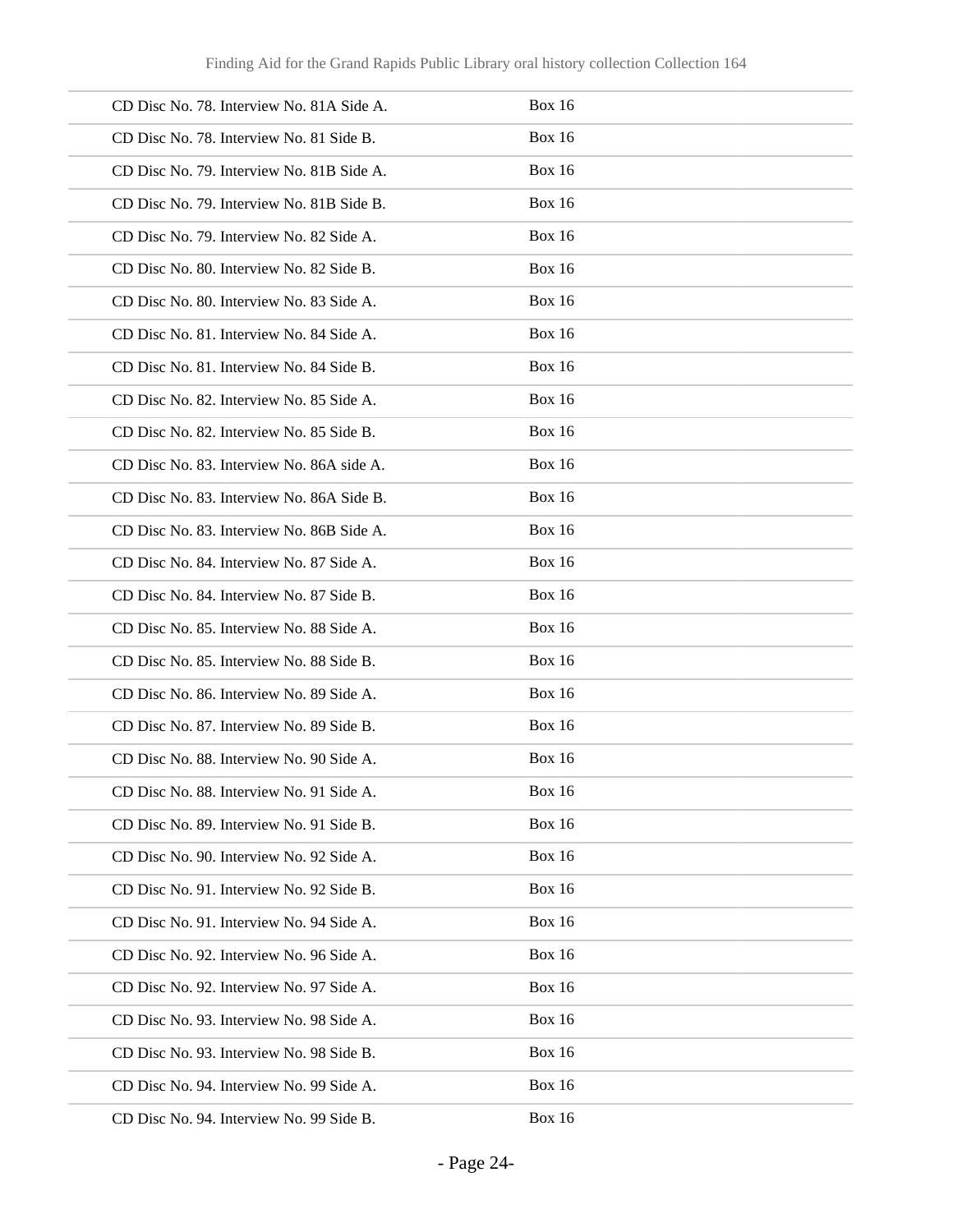| CD Disc No. 95. Interview No. 100 Side A.             | <b>Box 16</b> |
|-------------------------------------------------------|---------------|
| CD Disc No. 95. Interview No. 100 Side B.             | <b>Box 16</b> |
| CD Disc No. 96. Interview No. 101 Side A.             | <b>Box 16</b> |
| CD Disc No. 97. Interview No. 101 Side B.             | <b>Box 16</b> |
| CD Disc No. 97. Interview No. 103 Side A.             | <b>Box 16</b> |
| CD Disc No. 98. Interview No. 104 Side A.             | <b>Box 16</b> |
| CD Disc No. 98. Interview No. 104 Side B.             | <b>Box 16</b> |
| CD Disc No. 99. Interview No. 105 Side B.             | <b>Box 16</b> |
| CD Disc No. 100. Interview No. 106 Side A.            | <b>Box 16</b> |
| CD Disc No. 100. Interview No. 106 Side B.            | <b>Box 16</b> |
| CD Disc No. 101. Interview No. 107 Side A.            | <b>Box 16</b> |
| CD Disc No. 101. Interview No. 107 Side B.            | <b>Box 16</b> |
| CD Disc No. 102. Interview No. 108 Side A & B.        | <b>Box 16</b> |
| CD Disc No. 103. Interview No. 109 Side A & B.        | <b>Box 17</b> |
| CD Disc No. 104. Interview No. 111 Side A.            | <b>Box 17</b> |
| CD Disc No. 105. Interview No. 116 Side A & B.        | <b>Box 17</b> |
| CD Disc No. 105. Interview No. 119 Side A.            | <b>Box 17</b> |
| CD Disc No. 106. Interview No. 120 Side A & B.        | <b>Box 17</b> |
| CD Disc No. 106. Interview No. 121 Side A.            | <b>Box 17</b> |
| CD Disc No. 107. Interview No. 122 Side A.            | <b>Box 17</b> |
| CD Disc No. 108. Interview No. 122 Side B.            | <b>Box 17</b> |
| CD Disc No. 109. Interview No. 123 Side A.            | <b>Box 17</b> |
| CD Disc No. 109. Interview No. 124 Side A.            | <b>Box 17</b> |
| CD Disc No. 110. Interview No. 125 Side A.            | <b>Box 17</b> |
| CD Disc No. 110. Interview No. 126 Side A.            | <b>Box 17</b> |
| CD Disc No. 110. Interview No. 127 Side A.            | <b>Box 17</b> |
| CD Disc No. 111. Interview No. 128 Side A.            | <b>Box 17</b> |
| CD Disc No. 111. Interview No. 128 Side B.            | <b>Box 17</b> |
| CD Disc No. 112. Interview No. 129 Side A.            | <b>Box 17</b> |
| CD Disc No. 113. Interview No. 110 Tape 1 Side A & B. | <b>Box 17</b> |
| CD Disc No. 114. Interview No. 110 Tape 2 Side A & B. | <b>Box 17</b> |
| CD Disc No. 115. Interview No. 110 Tape 3 Side A & B. | <b>Box 17</b> |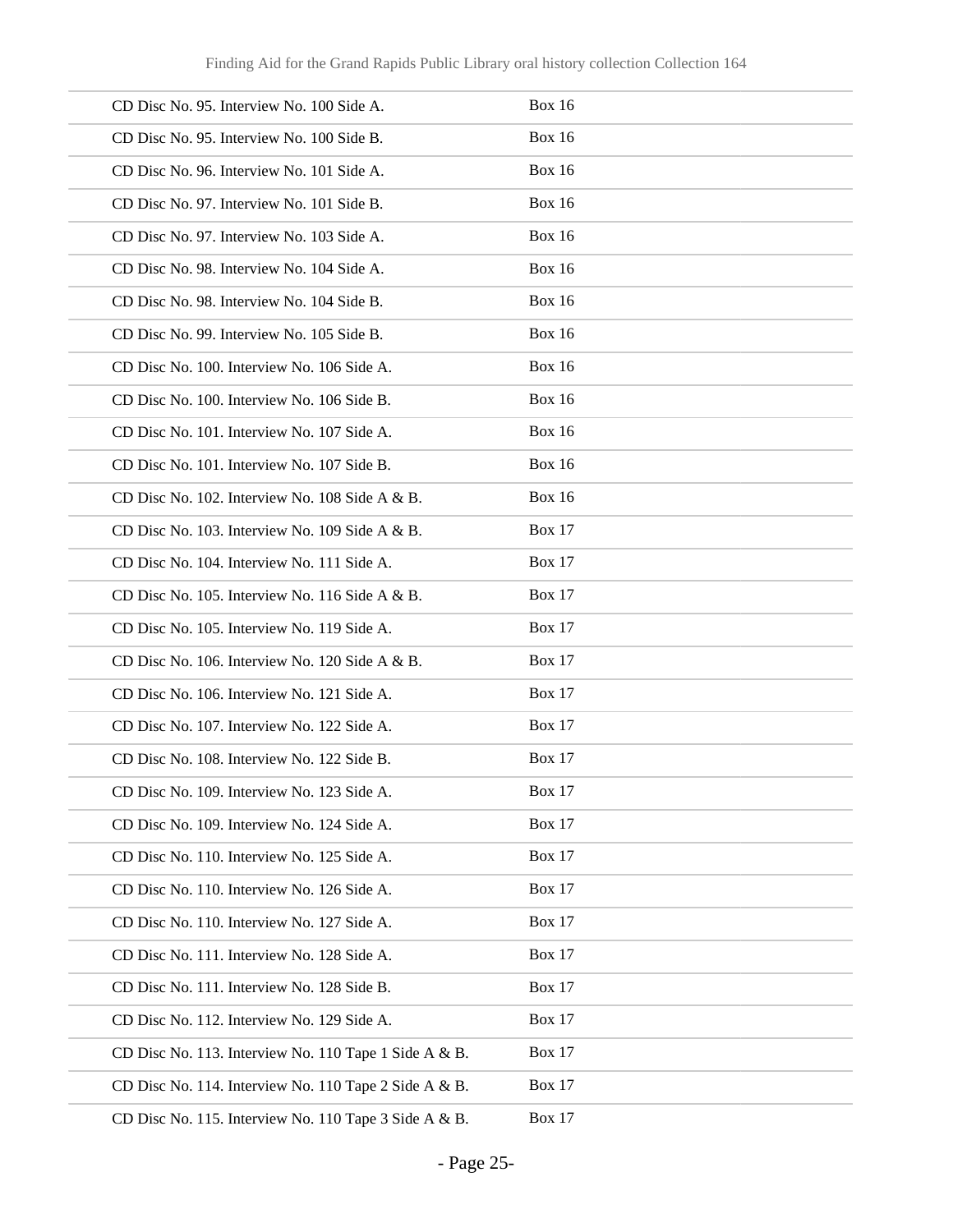| CD Disc No. 116. Interview No. 110 Tape 4 Side A $\&$ B.                | <b>Box 17</b> |
|-------------------------------------------------------------------------|---------------|
| CD Disc No. 117. Interview Dockeray, Mary Jane. Jan. 2010.<br>2012.030. | <b>Box 17</b> |
| CD Disc No. 118. Interview Cappelletti, Ryan. Jul. 2012.<br>2012.085.   | <b>Box 17</b> |

**^** [Return to Table of Contents](#page-1-0)

## <span id="page-25-0"></span>**Series II. Interview Synopses, 1971-1992.**

| <b>Title/Description</b>                                         | <b>Instances</b> |                      |
|------------------------------------------------------------------|------------------|----------------------|
| Anderson, Godfrey.                                               | Box 5            | Folder 1             |
| Baxter, Albert; August 3, 1974.                                  | Box 5            | Folder <sub>2</sub>  |
| Bosin, John; May 29, 1979.                                       | Box 5            | Folder 3             |
| Brown, Arthur; January 26, 1980.                                 | Box 5            | Folder 4             |
| Buchen, Philip W.; January 18, 1980.                             | Box 5            | Folder 5             |
| Callaghan, Dawn; September 29, 1982.                             | Box 5            | Folder 6             |
| Cappelletti, Ryan; July, 2012.                                   | Box 6            | Folder 52            |
| Clark, Mrs. Collins C.; January 28, 1980.                        | Box 5            | Folder 8             |
| Collins, John A.; December 21, 1981.                             | Box 5            | Folder 9             |
| Davis, Stanley; July 19, 1982.                                   | Box 5            | Folder 10            |
| Derent, Winafred; October 1982.                                  | Box 5            | Folder 11            |
| DeWitt, William J.; May 9, 1991.                                 | Box 5            | Folder 12            |
| Donke, Mr. & Mrs.; September 29, 1982.                           | Box 5            | Folder 13            |
| Fink, Dr. Donald D.; June 19, 1984.                              | Box 5            | Folder 14            |
| Forslund, Carl, Jr.; October 9, 1987. [Photo missing Aug. 2000]. | Box 6            | Folder 49            |
| Goebel, Mr. & Mrs. Paul; January 25, 1980.                       | Box 5            | Folder 15            |
| Graff, Marianne; December 1976.                                  | Box 5            | Folder 16            |
| Haines, Mildred; 1990.                                           | Box 6            | Folder 51            |
| Hannink, John; September 29, 1982.                               | Box 5            | Folder 17            |
| Johnson, Fred C.; 1990.                                          | Box 5            | Folder 19            |
| Judd, Dorothy L.; January 27, 1980.                              | Box 5            | Folder 20            |
| Kirkpatrick, Marie; March 1981.                                  | Box 5            | Folder <sub>22</sub> |
| Littlefair, Duncan; July 24, 1990. [Missing Aug. 2000].          | Box 5            | Folder 24            |

Miller, Ruth; September 30, 1982.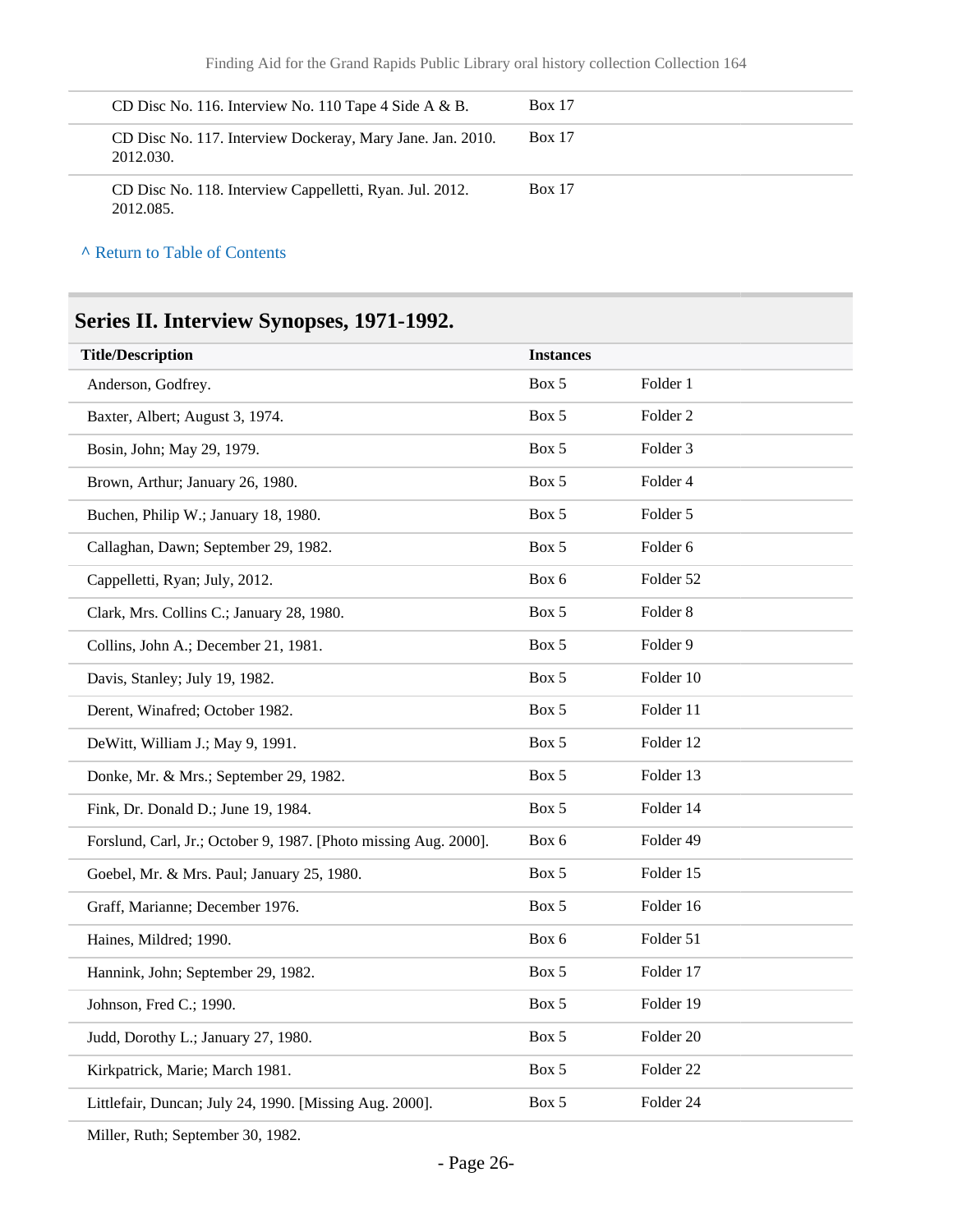|                                                                                | Box 5 | Folder <sub>25</sub> |  |
|--------------------------------------------------------------------------------|-------|----------------------|--|
| Moore, Harry; April 27, 1971.                                                  | Box 5 | Folder 26            |  |
| Murray, Lawrence; July 26, 1990.                                               | Box 5 | Folder 27            |  |
| Reinstra, Howard M.; November 26, 1980.                                        | Box 5 | Folder <sub>28</sub> |  |
| Russo, John; December 5, 1981.                                                 | Box 6 | Folder <sub>29</sub> |  |
| TenHave, Herbert, April 27, 1971.                                              | Box 6 | Folder 30            |  |
| Thomas, Bryan; April 13, 1983.                                                 | Box 6 | Folder 31            |  |
| Tevebaugh, John; February 1977.                                                | Box 6 | Folder 32            |  |
| Tilton, Marcia; March 8, 1984.                                                 | Box 6 | Folder 33            |  |
| Sligh, Charles R.J.; September 8, 1988.                                        | Box 6 | Folder 34            |  |
| <b>Related Materials:</b><br><b>Related Materials</b>                          |       |                      |  |
| See also an oral history in the American Furniture Hall of<br>Fame collection. |       |                      |  |
| Stahl, Marvin.                                                                 | Box 6 | Folder 35            |  |
| Steil, Alfred; April 27, 1971.                                                 | Box 6 | Folder 36            |  |
| VanHartesveldt, Fred; January 29, 1992.                                        | Box 6 | Folder 37            |  |
| Vargas, Daniel.                                                                | Box 6 | Folder 38            |  |
| VerMeulen, Dr. Willard B.; January 26, 1980.                                   | Box 6 | Folder 39            |  |
| Walczak, Dorothy; March 17, 1984.                                              | Box 6 | Folder 40            |  |
| Warfield, Stella; .                                                            | Box 6 | Folder 41            |  |
| Weathers, Niel; January 28, 1980.                                              | Box 6 | Folder 42            |  |
| Wells, Jane; September 1982.                                                   | Box 6 | Folder 43            |  |
| Welsh, George; November 6, & December 26, 1972.                                | Box 6 | Folder 44            |  |
| Wheeler, Bertha; August 16, 1983.                                              | Box 6 | Folder 45            |  |
| Widdicomb, John; 1981.                                                         | Box 6 | Folder 46            |  |
| Wozniak, Mary; March 8, 1984.                                                  | Box 6 | Folder 47            |  |
| Zainea, Joseph; April 9, 1981.                                                 | Box 6 | Folder 48            |  |

**^** [Return to Table of Contents](#page-1-0)

## <span id="page-26-0"></span>**Series III. Ancillary Files.**